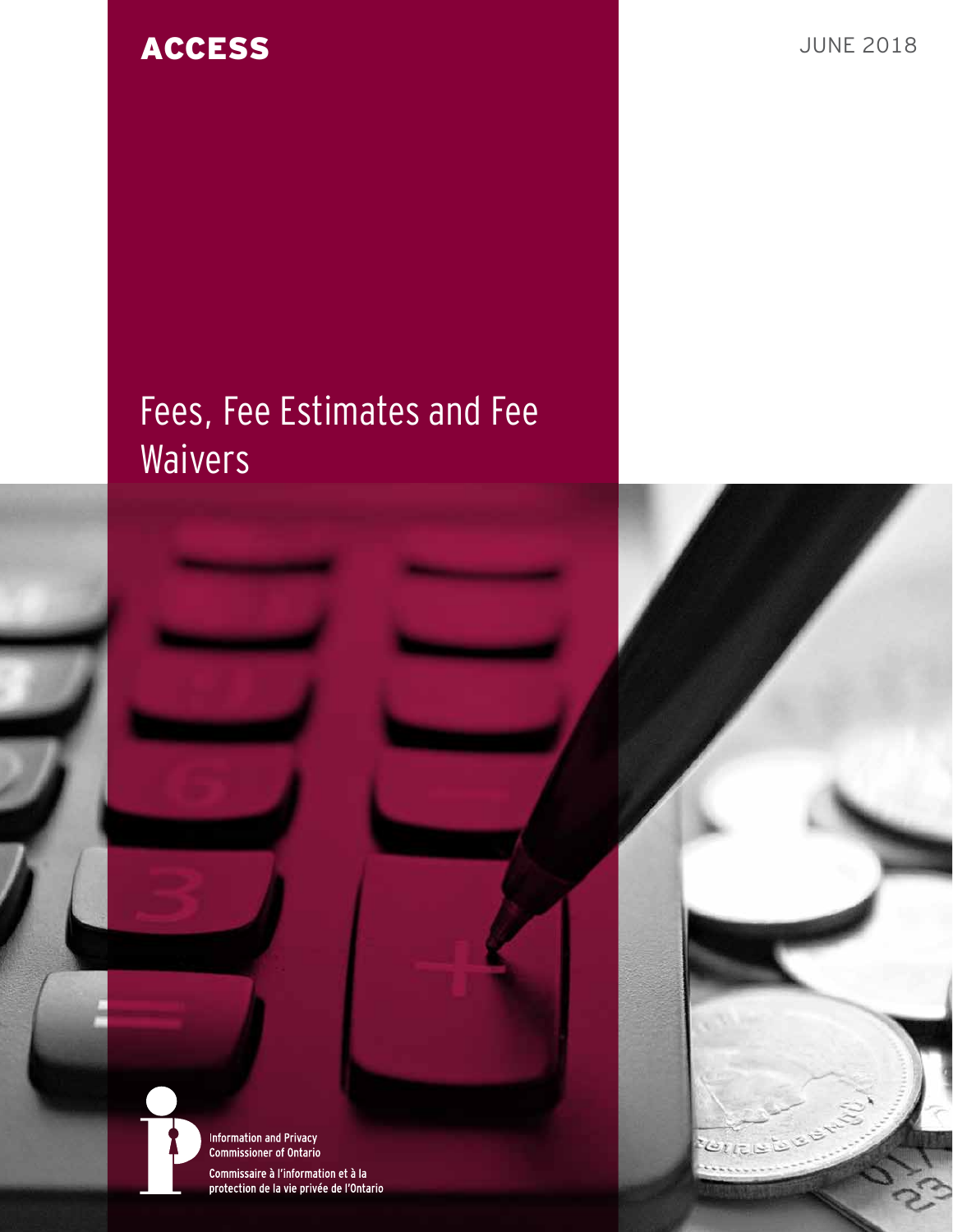# **CONTENTS**

| FEES                                                                              |  |
|-----------------------------------------------------------------------------------|--|
| <b>FACTORS TO CONSIDER WHEN</b>                                                   |  |
|                                                                                   |  |
|                                                                                   |  |
| PHOTOCOPIES AND COMPUTER                                                          |  |
|                                                                                   |  |
|                                                                                   |  |
|                                                                                   |  |
| WHAT SHOULD AN INSTITUTION<br>DO ONCE IT HAS DETERMINED THE<br>APPROPRIATE FEE? 5 |  |
|                                                                                   |  |
|                                                                                   |  |
|                                                                                   |  |
|                                                                                   |  |
| <b>INTERIM ACCESS DECISION  5</b>                                                 |  |
|                                                                                   |  |
| <b>WHERE THE FEE IS \$25 OR LESS 6</b>                                            |  |
| WHERE THE FEE IS OVER \$25 AND<br>UNDER \$100<br>. <del></del> .7                 |  |
| WHERE THE FEE IS \$100 OR MORE  7                                                 |  |
| FEE ESTIMATES AND INTERIM ACCESS<br>. 8                                           |  |
| <b>HOW TO PROVIDE A REASONABLE</b><br>FEE ESTIMATE AND INTERIM ACCESS<br>8        |  |
|                                                                                   |  |

| TIMELINES AND APPEALS 9                                                                              |
|------------------------------------------------------------------------------------------------------|
| HOW DOES AN INTERIM ACCESS DECISION                                                                  |
| WHAT DECISIONS MAY BE APPEALED?  10                                                                  |
|                                                                                                      |
| REQUESTER'S OBLIGATIONS REGARDING                                                                    |
| WHEN WILL A FEE WAIVER BE                                                                            |
|                                                                                                      |
| <b>ACTUAL COST IN COMPARISON TO</b>                                                                  |
| FINANCIAL HARDSHIP  11                                                                               |
| PUBLIC HEALTH OR SAFETY  11                                                                          |
| ANY OTHER MATTERS PRESCRIBED IN THE<br>REGULATIONS [SECTIONS 13                                      |
| OTHER RELEVANT FACTORS  13                                                                           |
|                                                                                                      |
| APPENDIX A - SECTION 57/45 OF THE<br><b>ACTS AND SECTION 6, 6.1, 7, 8</b><br>AND 9 OF REGULATIONS    |
| <b>APPENDIX B - SAMPLE FEE</b><br><b>ESTIMATE AND INTERIM ACCESS</b><br>DECISION CALCULATION FORM 17 |
| <b>APPENDIX C - SAMPLE FEE</b><br><b>ESTIMATE AND INTERIM ACCESS</b>                                 |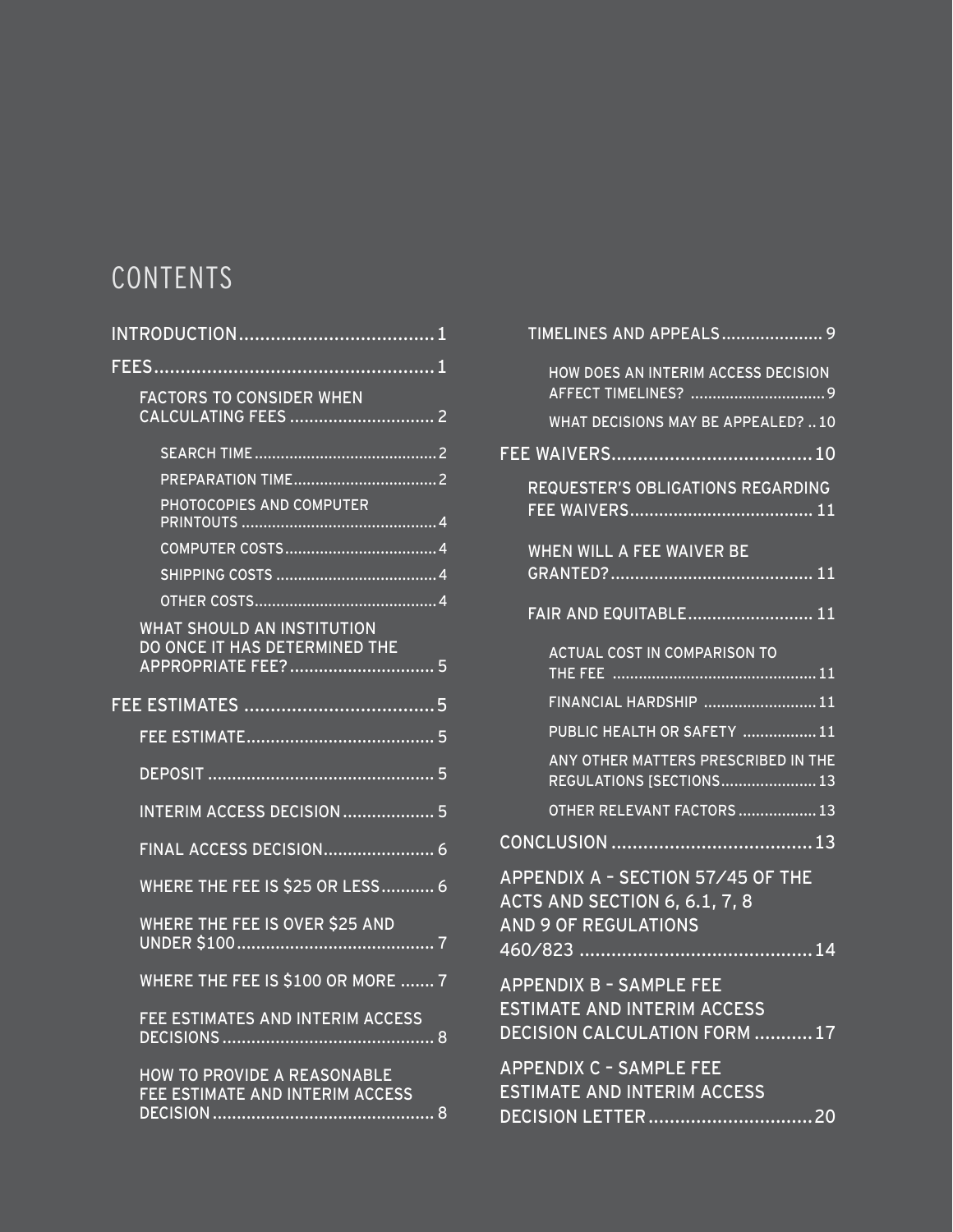# <span id="page-2-0"></span>INTRODUCTION

The *Freedom of Information and Protection of Privacy Act* (*FIPPA*) and the *Municipal Freedom of Information and Protection of Privacy Act* (*MFIPPA*) [the acts] establish a system under which individuals seeking access to government records are required to bear some of the administrative costs involved in handling their requests, with certain limited exceptions.

The purpose of this guide is to assist government institutions under *FIPPA* and *MFIPPA* in determining the what, when, and how of claiming and calculating fees. It is not a detailed procedural guide but a supplement to existing resources such as the office of the Information and Privacy Commissioner of Ontario (IPC) Orders and Practices. Additional reference material can be found in the *Freedom of Information and Protection of Privacy Manual* published by the Ontario Ministry of Government and Consumer Services.

This guide was first published in 2003. Since then, a number of important orders and court decisions<sup>1</sup> have been issued. This quide has been updated to reflect these changes. Where sections of the acts are cited in this document, the provincial section number will be listed first, followed by the municipal section number [for example, sections 57/45].

# **FFFS**

Sections 57/45 of the acts authorize institutions to charge fees for responding to access requests. More specific provisions regarding fees are found in sections 6, 6.1, 7 and 9 of Regulations 460/823.

A person who makes a request for access to records must pay a \$5 application fee. The institution may also charge fees for:

- manually searching for a record
- preparing the record for disclosure
- computer and other costs incurred in locating, retrieving, processing and copying a record
- shipping costs
- photocopies and computer printouts
- records provided on CD-ROMs
- other costs incurred in responding to a request, as may be set by regulation

<sup>1</sup> Where particular findings have been made in orders, references are provided.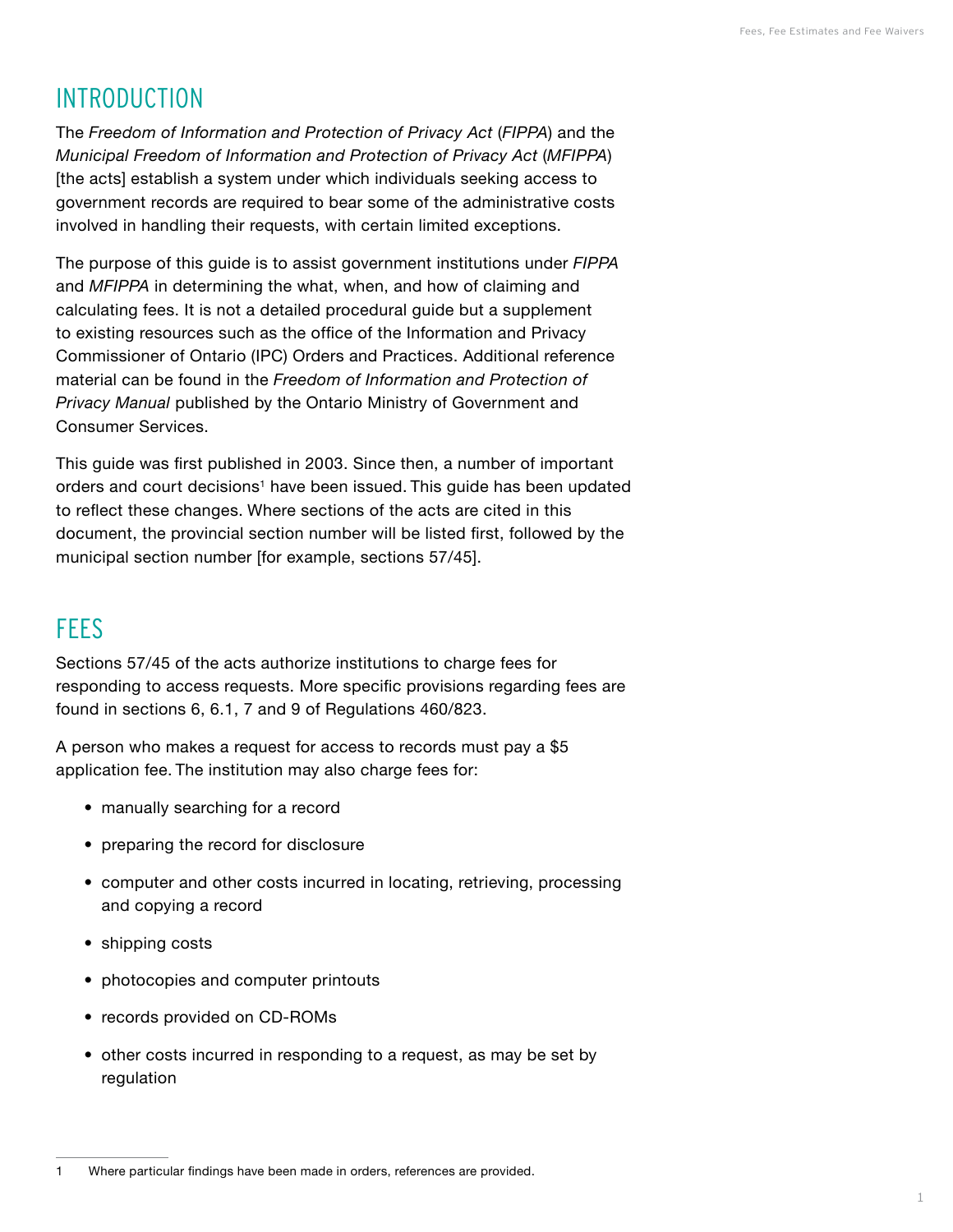Institutions should consider the following when calculating fees:

FACTORS TO CONSIDER WHEN CALCULATING FEES

6.1, 7 and 9 of Regulations 460/823.

#### **SEARCH TIME**

Institutions can charge \$7.50 for every 15 minutes spent manually searching for records. However, as stated above, an institution may not charge a fee for manually searching records containing the requester's own personal information.

<span id="page-3-0"></span>Institutions may not charge a fee for manually searching or preparing a record for disclosure containing the requester's own personal information. See Appendix A for the full text of sections 57/45 of the acts and sections 6,

When calculating search time, institutions should determine:

- the actions necessary to locate the requested records, taking into consideration how the records are stored and maintained
- the actual amount of time needed in each step of locating the requested records

Good record and information management policies and practices can help ensure an efficient search.

Generally, institutions are not obliged to maintain records to accommodate the various ways is which an access request could be framed [Order M-583]; however, institutions may be denied full recovery of their search costs if, on appeal, the IPC finds that the institution did not have proper information management practices [Order PO-3206].

In Order PO-3190, the IPC reduced the search fee from \$1,307 to \$120 because it found that the institution failed to maintain the responsive records in a consistent and easily searchable manner.

#### **PREPARATION TIME**

Institutions can charge \$7.50 for every 15 minutes spent preparing records for disclosure. However, as stated above, an institution may not charge a fee for preparing records containing the requester's own personal information.

Preparation for disclosure includes the amount of time spent:

• severing a record [Order P-4], including records in audio-video format [Order MO-1492]

An institution may not charge a fee for manually searching for records containing the requester's own personal information.

Good record and information management policies and practices can help ensure an efficient search.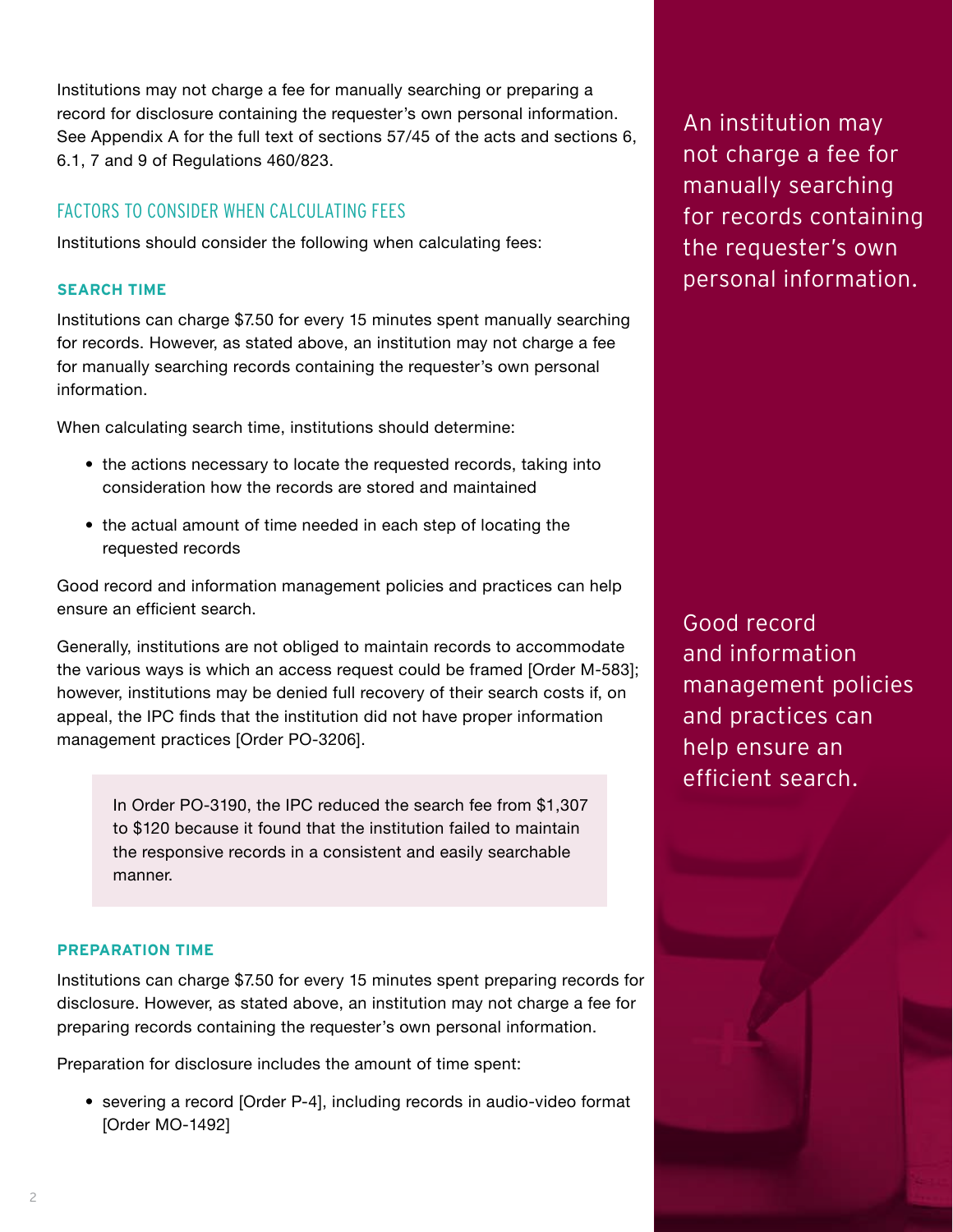- o generally, the permitted preparation time for severing records is two minutes per page for pages that require multiple severances [Orders MO-1169, PO-1721, PO-1834, PO-1990]
- o in certain circumstances, the permitted preparation time may be less [Order M-163] or more [Order M-745] than two minutes per page
- running reports from a computer system [Order M-1083]

In some circumstances, institutions can charge for the time spent:

- scanning paper records [Order MO-2530]
- extracting and restoring information from a backup database [Orders MO-3079, MO-3363]
- compiling information contained in other records into a new record [Order M-203]

In Order MO-3017, the IPC allowed the institution to charge for time spent creating a new record of responsive information compiled from other records. In this case, if the institution had provided the requester with all the severed documents, the preparation time would have been longer and would likely have resulted in a greater fee.

Preparation for disclosure does **not** include time spent:

- deciding whether to claim an exemption [Orders M-376, P-4, P-1536]
- identifying records that require severing [Order MO-1380]
- identifying and preparing records that require third party notice [Order MO-1380]
- removing paper clips, tape and staples and packaging records for shipment [Order PO-2574]
- transporting records to the mailroom or arranging for courier service [Order P-4]
- assembling information and proofreading data [Order M-1083]
- photocopying [Orders P-184, P-890]
- preparing an index of records or a decision letter [Orders P-741, P-1536]

In some circumstances, institutions may charge for scanning paper records.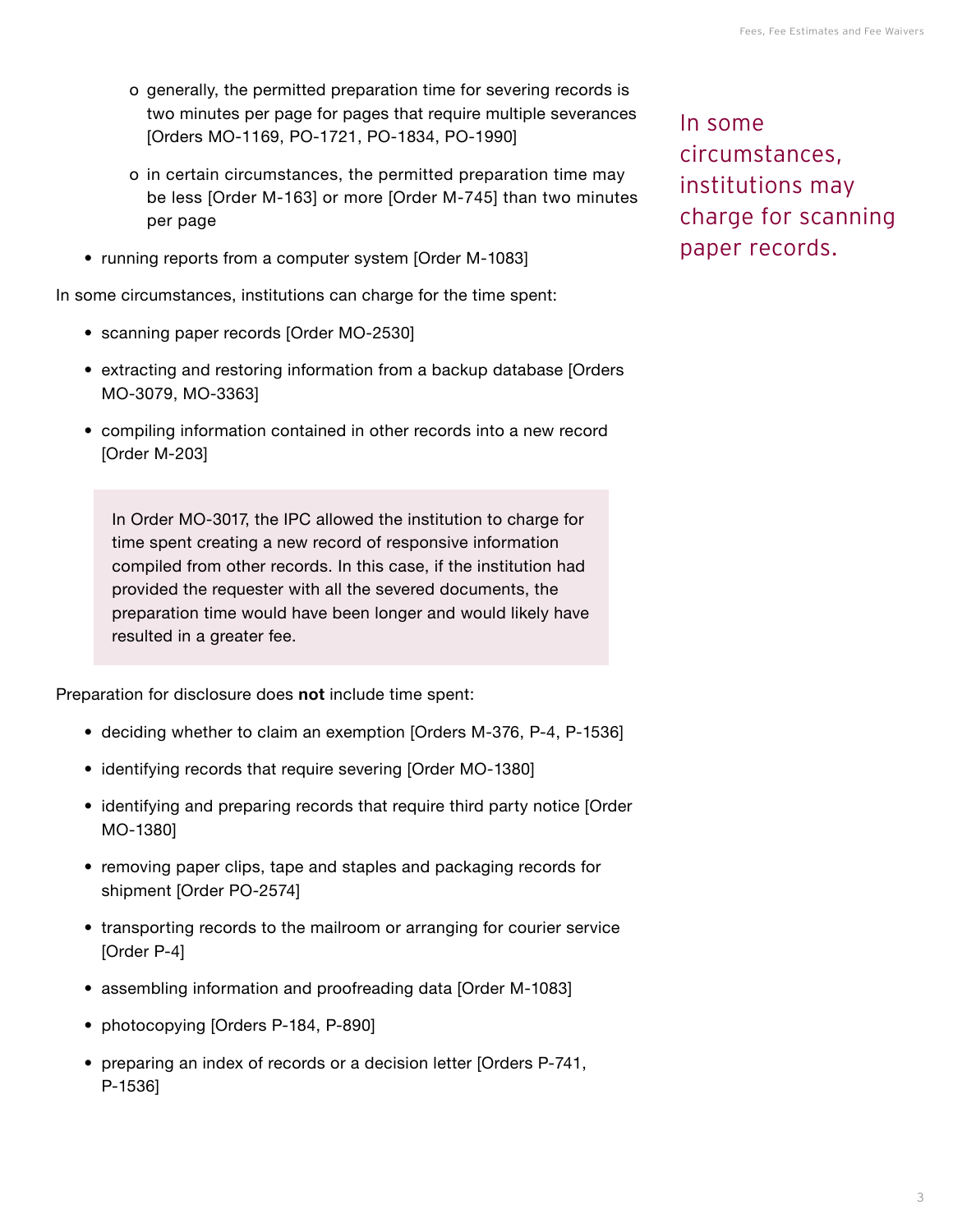#### <span id="page-5-0"></span>**PHOTOCOPIES AND COMPUTER PRINTOUTS**

In calculating photocopy and computer printout costs, the institution may charge a fee for:

• photocopying and printing at a rate of 20 cents per page

#### **COMPUTER COSTS**

In calculating computer costs, the institution may charge a fee for:

- the cost of developing a computer program to produce a record, at a rate of \$15 for every 15 minutes of work
- providing records on CD-ROMs, at \$10 for each CD-ROM
- other costs for which the institution has been invoiced, including computer costs, and locating, retrieving, processing, and copying the records

#### **SHIPPING COSTS**

An institution is only entitled to recover the shipping costs for sending records to a requester. Costs for shipping records from a storage facility to the institution's office or other similar costs may be recoverable under "other costs."

#### **OTHER COSTS**

The IPC has found that:

• "other costs" refers to general administrative costs similar in nature to those listed in paragraphs (a) through (d) of sections 57/45, but not specifically mentioned [Order MO-1380].

In Order MO-1421, an institution was authorized to charge for the costs of having a third party retrieve boxes containing responsive records from a record storage facility and shipping them to the institution's office, as well as the costs of shipping them back to the storage facility

Other costs do **not** include:

- time spent responding to the requester [Order MO-1380]
- time spent responding to the IPC during the course of an appeal [Order MO-1380]
- legal costs associated with the request [Order MO-1380]
- costs, even if invoiced, that would not have been incurred had the request been processed by the institution's staff [Order P-1536]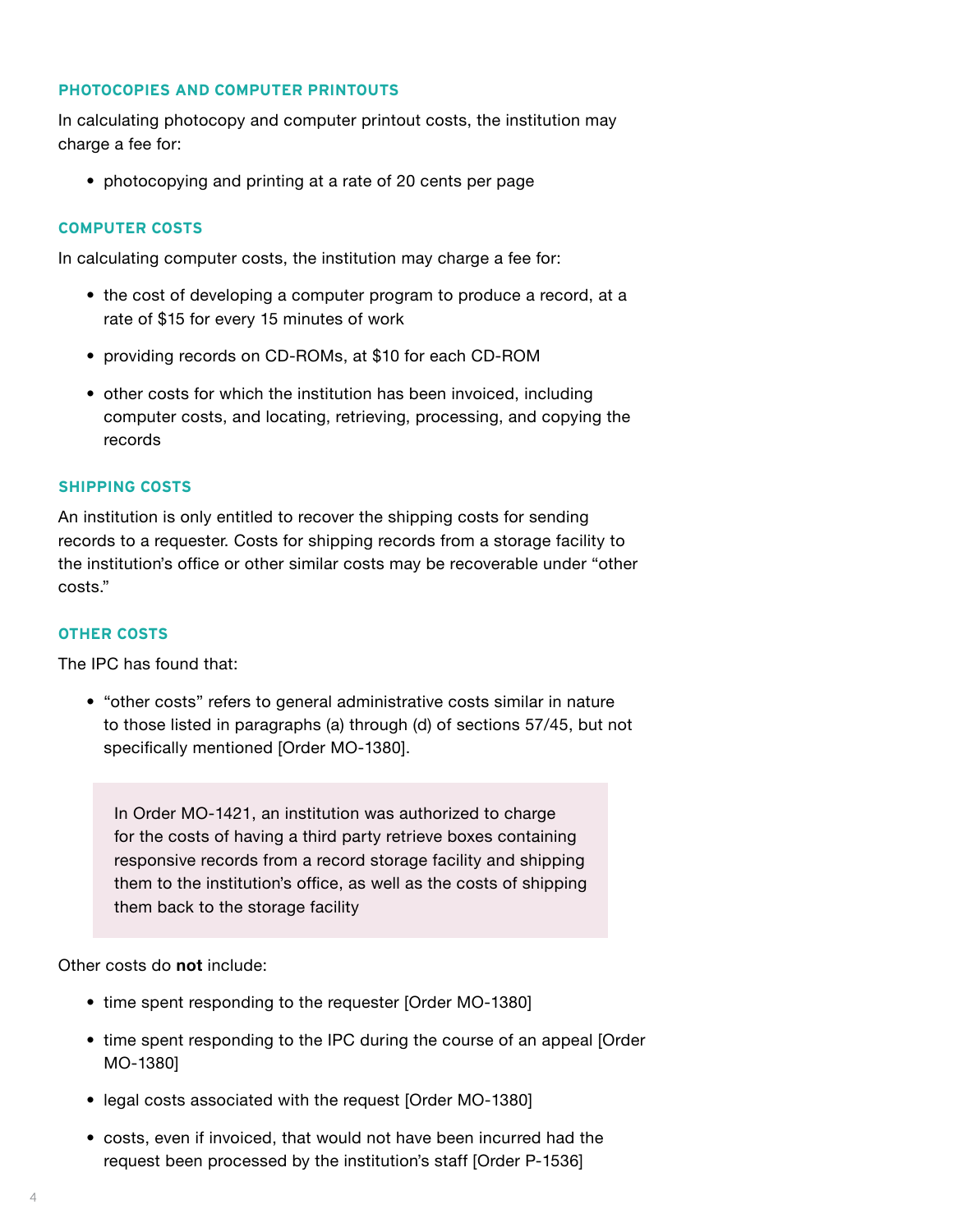- <span id="page-6-0"></span>• time spent coordinating a search [Order PO-1943]
- comparing records in a request with those of another request for consistency [Order MO-1532]
- paying employees overtime to process a request [Order P-890]
- the cost of sending registered mail [Order MO-2274]
- refiling and restoring records to their original state after being reviewed and copied [Order PO-2584]
- tax on non-invoiced costs [Order MO-2913]

#### WHAT SHOULD AN INSTITUTION DO ONCE IT HAS DETERMINED THE APPROPRIATE FFE?

Institutions must inform the requester about the details of the fee to complete the request. In some circumstances, institutions may be required to issue an estimate of the fee before completing the work necessary to respond to the request.

# FFF ESTIMATES

#### FEE ESTIMATE

A fee estimate is a detailed statement of the charges to prepare records for disclosure. A fee estimate is required when the requester will be charged \$25 or more.

When the fee is over \$25 and under \$100, the fee estimate is based on the actual work done by the institution to respond to the request [Order M-555].

When the fee is \$100 or more, the fee estimate may be based on a review of a representative sample of the records and/or the advice of knowledgeable institution staff that are familiar with the type and content of the records.

All fee estimates must include a detailed statement of how the fee estimate was calculated.

#### DEPOSIT

If the fee estimate is \$100 or more, the requester may be required to pay a deposit equal to 50 per cent of the estimate before any further steps are taken to respond to the request.

## INTERIM ACCESS DECISION

An interim access decision is made by an institution when it has not completed all of the work necessary to respond to the request. An interim decision is based on a review of a representative sample of the records and/ In all cases, fee estimates must include a detailed statement of how the fee estimate was calculated.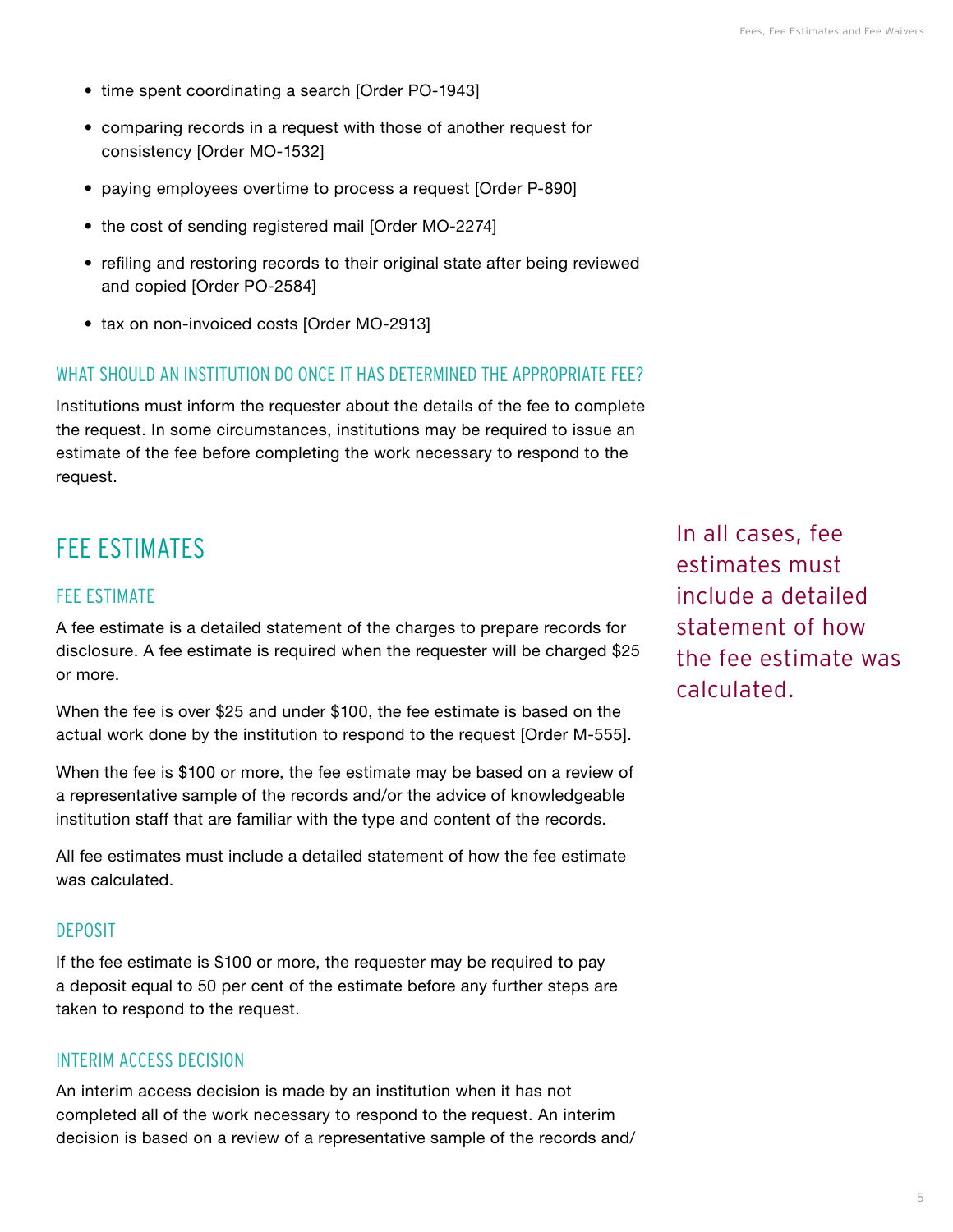<span id="page-7-0"></span>or the advice of knowledgeable institution staff who are familiar with the type and content of the records.

An interim access decision must be accompanied by a fee estimate and must contain the following elements:

- an indication of what exemptions or other provisions the institution might rely on to refuse access
- a description of the records
- an estimate of the extent to which access is likely to be granted and the name and position of the institution's decision maker
- a statement indicating the requester may ask the institution to waive all or part of the fee [Order P-81]
- as a best practice, if the institution requires more time to respond to a request, it should issue a time extension as part of the interim access decision [Order PO-2634]

# FINAL ACCESS DECISION

A final access decision is made after an institution has completed all of the work necessary to respond to the request. The access decision must state whether the institution is giving the requester access to the records.

If access is refused, the decision must contain the following elements:

- the specific exemptions or other provisions the institution is basing its decision on
- a description of the records
- the reasons the exemptions or other provisions apply
- details of the institution's exercise of discretion
- the name and position of the institution's decision maker
- a statement indicating the decision may be appealed
- a statement, accompanied by a fee estimate, that indicates the requester may ask the institution to waive all or part of the fee

The amount of the fee determines whether the institution must provide a fee estimate, request a deposit, issue an interim access decision, or issue a final access decision.

# WHERE THE FEE IS \$25 OR LESS

The institution must complete all work necessary to respond to the request and must issue a final access decision. In the decision, the institution must An interim access decision must be accompanied by a fee estimate.

As a best practice, if the institution requires more time to respond to a request, it should issue a time extension as part of the interim access decision.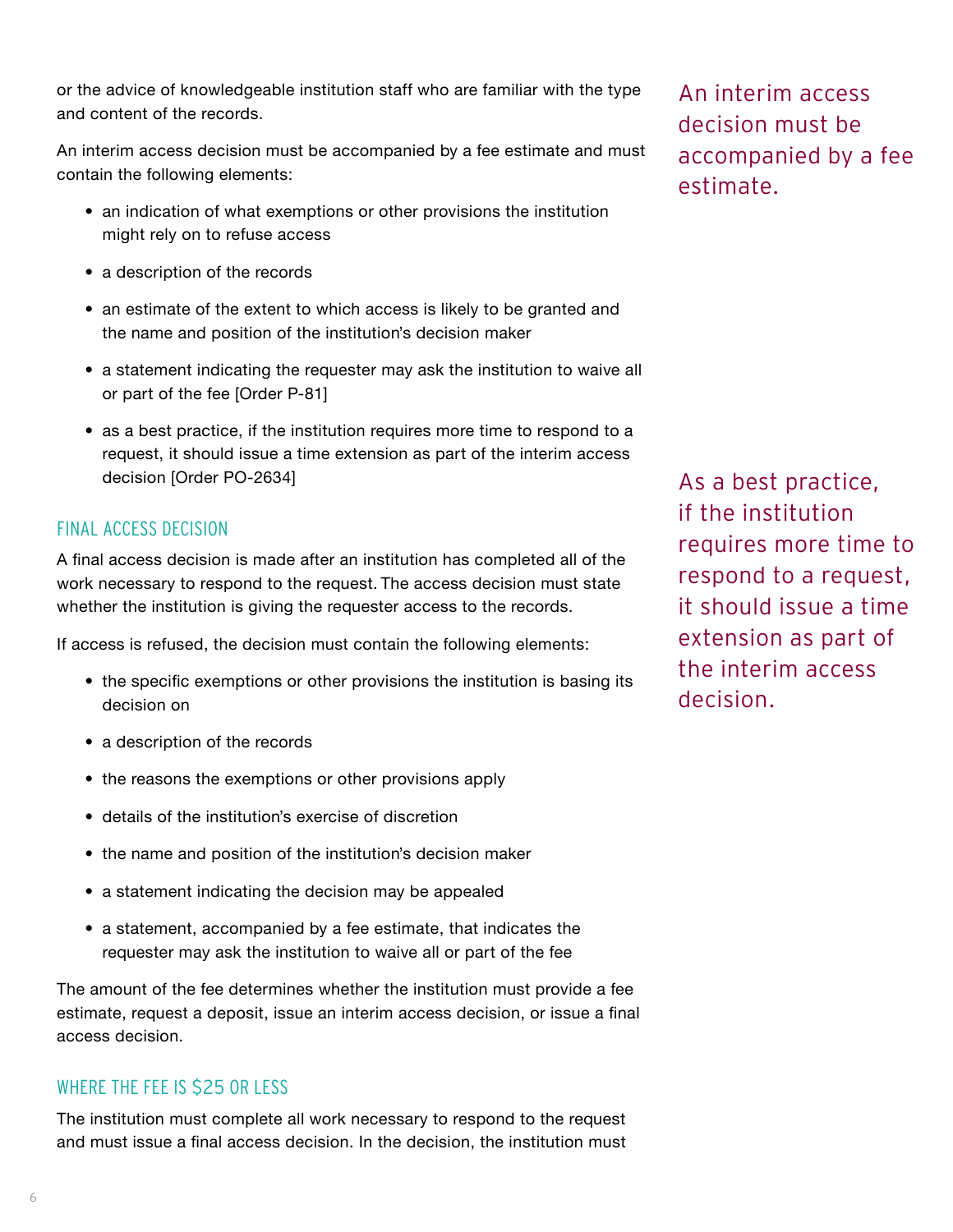<span id="page-8-0"></span>advise the requester of the applicable fee and include a detailed breakdown of the fee. The institution may not require the requester to pay a deposit.

## WHERE THE FEE IS OVER \$25 AND UNDER \$100

The institution must complete all work necessary to respond to the request and issue a final access decision. The institution must also include a fee estimate, based on the actual work done, in its final access decision [Order M-555]. The institution cannot require the requester to pay a deposit.

## WHERE THE FEE IS \$100 OR MORE

The institution may choose not to do all the work necessary to respond to the request. In this case, it must issue an interim access decision which includes a fee estimate [Order MO-1699]. The fee estimate is based on a review of a representative sample of the records and/or the advice of knowledgeable institution staff that are familiar with the type and content of the records. The institution may require the requester to pay a deposit equal to 50 per cent of the estimate before taking any further steps to respond to the request [see section 7 of Regulations 460/823].

It is important that institutions take the necessary steps to ensure that, as much as possible, the fee estimate aligns with the final fee. An institution may be prohibited from charging further fees which were not included in its fee estimate if, on appeal, the IPC finds that the institution did not take steps necessary to ensure that the fee estimate was based on a reasonable understanding of the costs involved in providing access [Orders M-81, MO-1699].

However, if the institution chooses to do all of the work necessary to respond to the request at the outset, a final access decision must be issued. This decision must advise the requester of the applicable fee estimate and include a detailed breakdown of the fee estimate based on the actual work done.

In either case, it is helpful to discuss the options with the requester before proceeding, to increase the likelihood that both parties' needs are met.

The chart below outlines when the institution must provide a fee estimate, request a deposit, issue an interim access decision, or issue a final access decision.

Institutions should take the necessary steps to ensure that, as much as possible, the fee estimate aligns with the final fee.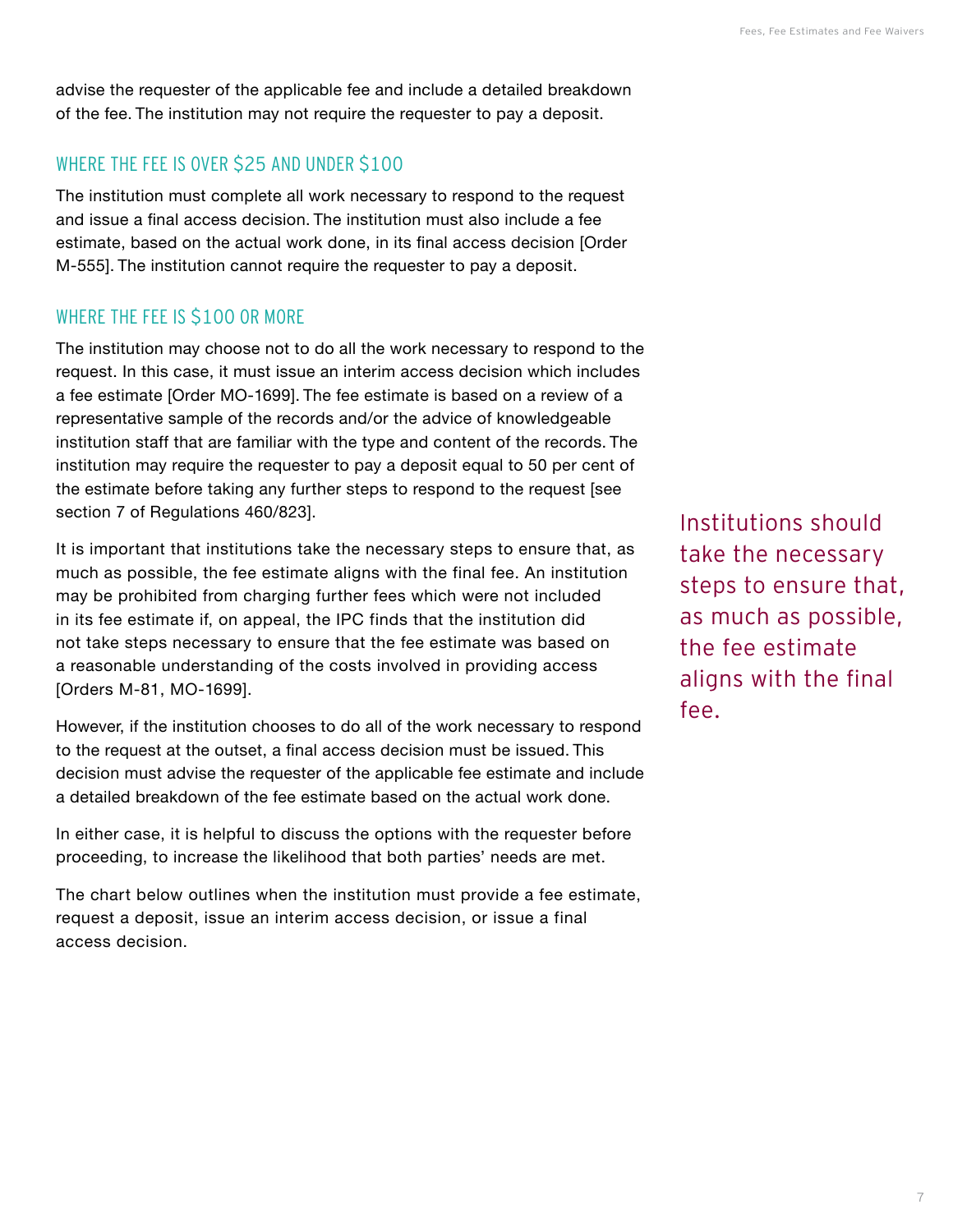<span id="page-9-0"></span>

| <b>Fee Range</b>                | <b>Must the</b><br><b>institution</b><br>complete<br>all work<br>necessary<br>to respond<br>to the<br>request? | <b>Must the</b><br><b>institution</b><br>issue a<br>fee<br>estimate? | <b>May the</b><br><b>institution</b><br>require a<br>deposit? | <b>Must the</b><br>institution<br>issue a<br>final<br>access<br>decision?                                                 | <b>May the</b><br><b>institution</b><br>issue an<br>interim<br>access<br>decision? |
|---------------------------------|----------------------------------------------------------------------------------------------------------------|----------------------------------------------------------------------|---------------------------------------------------------------|---------------------------------------------------------------------------------------------------------------------------|------------------------------------------------------------------------------------|
| \$25 or less                    | Yes                                                                                                            | <b>No</b>                                                            | <b>No</b>                                                     | <b>Yes</b>                                                                                                                | No                                                                                 |
| Over \$25<br>and Under<br>\$100 | <b>Yes</b>                                                                                                     | <b>Yes</b>                                                           | <b>No</b>                                                     | <b>Yes</b>                                                                                                                | <b>No</b>                                                                          |
| \$100 or<br>more                | No, not<br>initially, but<br>it must do<br>so once it<br>receives a<br>deposit                                 | <b>Yes</b>                                                           | <b>Yes</b>                                                    | The institution must<br>issue either an interim<br>access decision or a final<br>access decision with its<br>fee estimate |                                                                                    |

An institution is not required to release records to a requester until the fee has been paid [section 9 of Regulations 460\823]. Additionally, section 7(2) of the Regulations requires institutions to refund any amount paid by the requester that is subsequently waived.

# FEE ESTIMATES AND INTERIM ACCESS DECISIONS

The fee estimate provides the requester with a reasonable understanding of the costs involved in providing access. This information is meant to help the requester make an informed decision as to whether or not to pay the fee and pursue access [Order MO-1699]. It can also assist the requester in deciding whether to narrow the scope of a request in order to reduce the fees [Order MO-1520-I]

The interim access decision provides the requester with an indication as to whether access to the record will likely be given once the fees are paid.

Taken together, the purpose of the fee estimate and interim access decision is to give the requester sufficient information to make an informed decision regarding whether to proceed with the request, and whether to accept or appeal the fee estimate. Providing this information to the requester also protects the institution from spending time and resources on fully processing a request that may ultimately be abandoned [Orders MO-1699, MO-2071].

## HOW TO PROVIDE A REASONABLE FEE ESTIMATE AND INTERIM ACCESS DECISION

The first step to properly determine the basis for the fee estimate and interim decision is to get a representative sample, and/or consult with employees familiar with the type and content of the records. To do this, the institution must ensure:

Fee estimates and interim access decisions give the requester sufficient information to make an informed decision regarding whether to proceed with the request and whether to accept or appeal the fee estimate.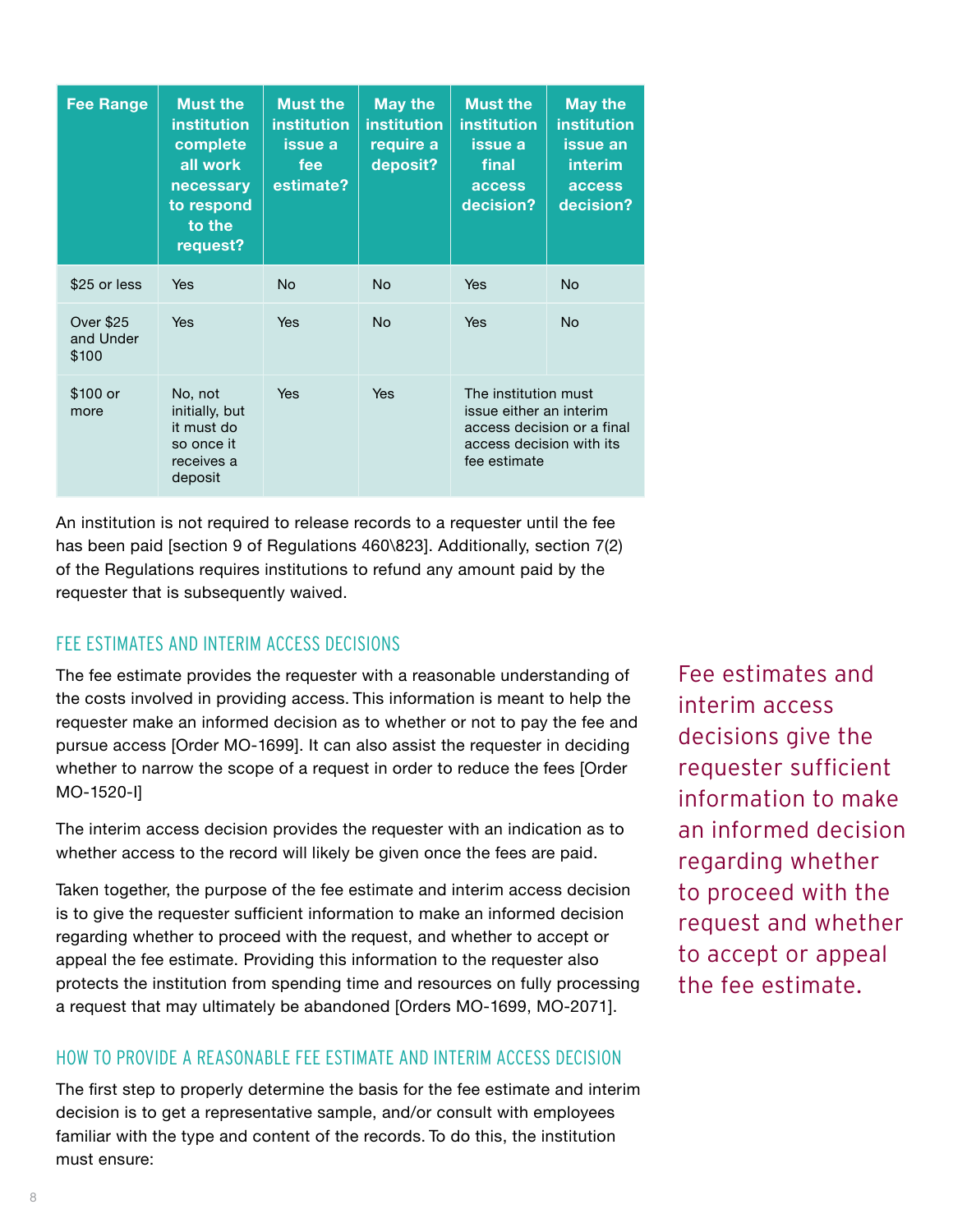- <span id="page-10-0"></span>• the sample contains all the types of responsive records
- any consultations with employees include discussions about all the types of responsive records

The next step is to create a detailed breakdown of each element of the estimated fee [such as, search time, preparation time, computer costs, etc.], including:

- a description of the records responsive to the request
- the location of the records [for example, legal department files, enforcement branch files, etc.]
- whether any records contain the personal information of the requester and therefore are not included in the search fee
- whether the requester is likely to be given access to the requested records, in whole or in part
- which exemptions may apply [in the absence of any cited exemptions, it is reasonable for a requester to infer that the records will be released in their entirety upon payment of the required fee]
- the degree of disclosure [for example, 10, 50, or 95 per cent of total records and/or the estimated number of pages or parts of pages to which access will be granted] and the degree of severing for parts of records [such as, low, moderate, or extensive] if practical

See **Appendix B** for a sample fee estimate and interim access decision calculation form and **Appendix C** for a sample fee estimate and interim access decision letter.

## TIMELINES AND APPEALS

#### **HOW DOES AN INTERIM ACCESS DECISION AFFECT TIMELINES?**

An institution is required to respond within 30 days of receiving an access request. If an institution issues an interim access decision, the 30-day period stops until the requester pays the required deposit or the institution waives the fee. When the fee is paid or waived, the 30-day period is reactivated. For example, if the institution sends a fee estimate to the requester on day 14 and requests a deposit, the clock stops until the deposit is paid. Day 15 would be deemed to be the day the institution receives the required deposit [Order P-81] and the clock resumes.

As a best practice, if the institution intends to issue a time extension decision, it should do so at the same time an interim access decision and fee estimate is issued**.** The length of time it will take to receive an access decision may affect the requester's decision about paying the deposit and continuing to pursue access [Order PO-2634].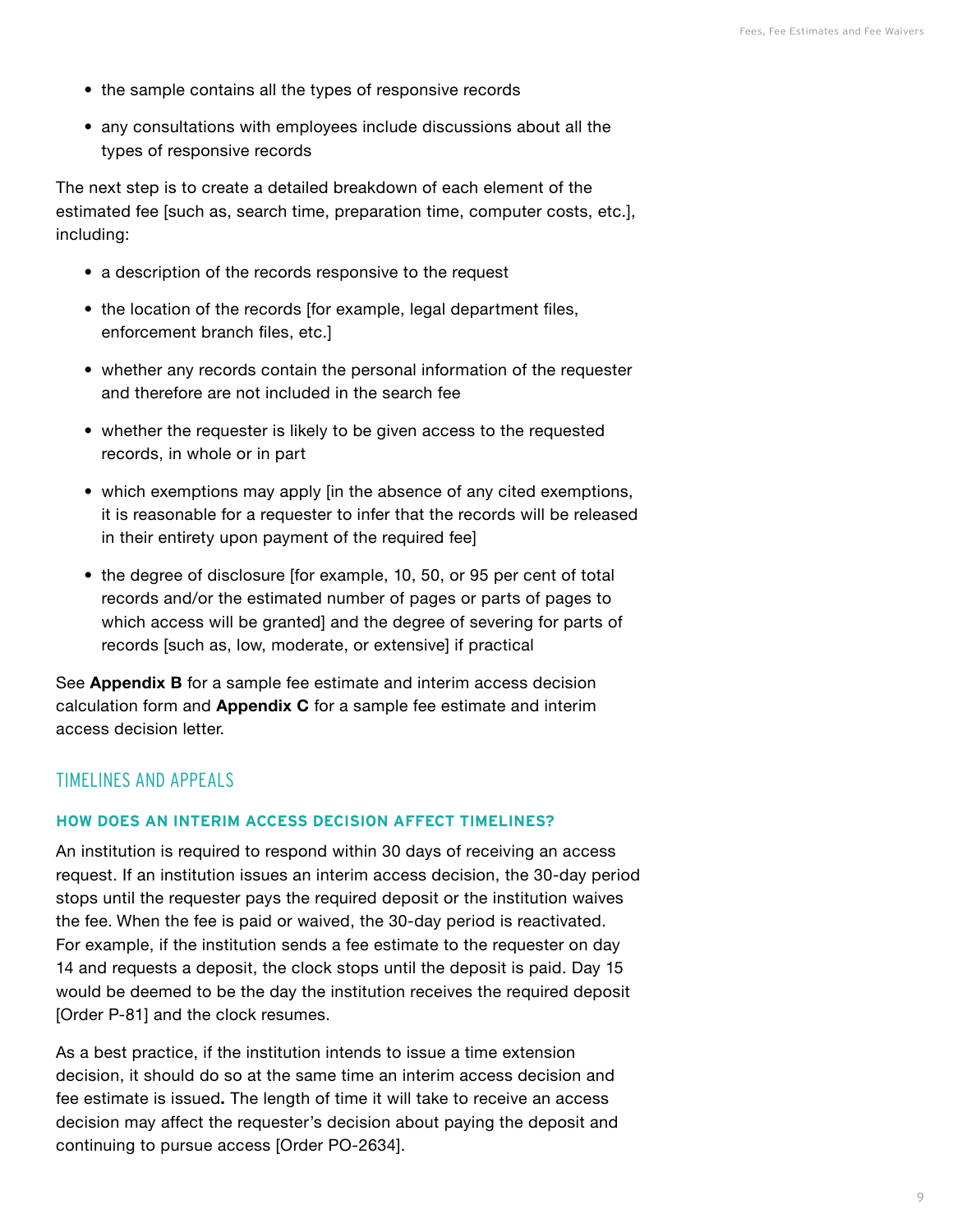<span id="page-11-0"></span>

| <b>Fee/Type of</b><br><b>Decision</b>                                                             | <b>Timeline</b>                                        | <b>Effect on Timeline</b>                                                                                                                                                                                                                                          |
|---------------------------------------------------------------------------------------------------|--------------------------------------------------------|--------------------------------------------------------------------------------------------------------------------------------------------------------------------------------------------------------------------------------------------------------------------|
| Fee is under \$25<br><b>Final Access</b><br><b>Decision</b>                                       | 30 days in total unless a<br>time extension is applied | No effect/Clock does not<br>stop                                                                                                                                                                                                                                   |
| Fee is between<br>\$25 and \$100<br><b>Final Access</b><br>Decision with a<br><b>Fee Estimate</b> | 30 days in total unless a<br>time extension is applied | No effect/Clock does not<br>stop                                                                                                                                                                                                                                   |
| Fee is \$100 or<br>more<br><b>Interim Access</b><br>Decision and a<br><b>Fee Estimate</b>         | 30 days in total unless a<br>time extension is applied | Clock stops on the date the<br>fee estimate is issued and the<br>deposit is requested. Clock<br>starts again on the date the<br>fee deposit is received. The<br>institution has the remaining<br>days to issue a final access<br><b>decision</b> to the requester. |

#### **WHAT DECISIONS MAY BE APPEALED?**

A requester may appeal any of the following decisions to the IPC:

- fee estimate\*
- final fee
- fee waiver
- interim access decision\*\*
- final access decision

\*On appeal, the IPC may request a sworn affidavit to verify the information provided to it regarding the anticipated costs of responding to a request.

\*\*The interim access decision can only be appealed if it does not contain all of the required elements, as outlined on page 6. There is no right to appeal the decision on access until a final access decision has been made.

# FEE WAIVERS

Sections 57(4)/45(4) of the acts and section 8 of Regulations 460/823 require an institution to waive fees if it is fair and equitable<sup>2</sup> to do so.

An institution's obligation to waive the fee starts at the request processing stage. When fees are assessed, the institution should advise the requester that the acts permit the waiver of all or part of the fee in certain circumstances. The institution should provide the requester with either an

<sup>2</sup> See *Mann v. Ontario (Ministry of the Environment)*, 2017 ONSC 1056.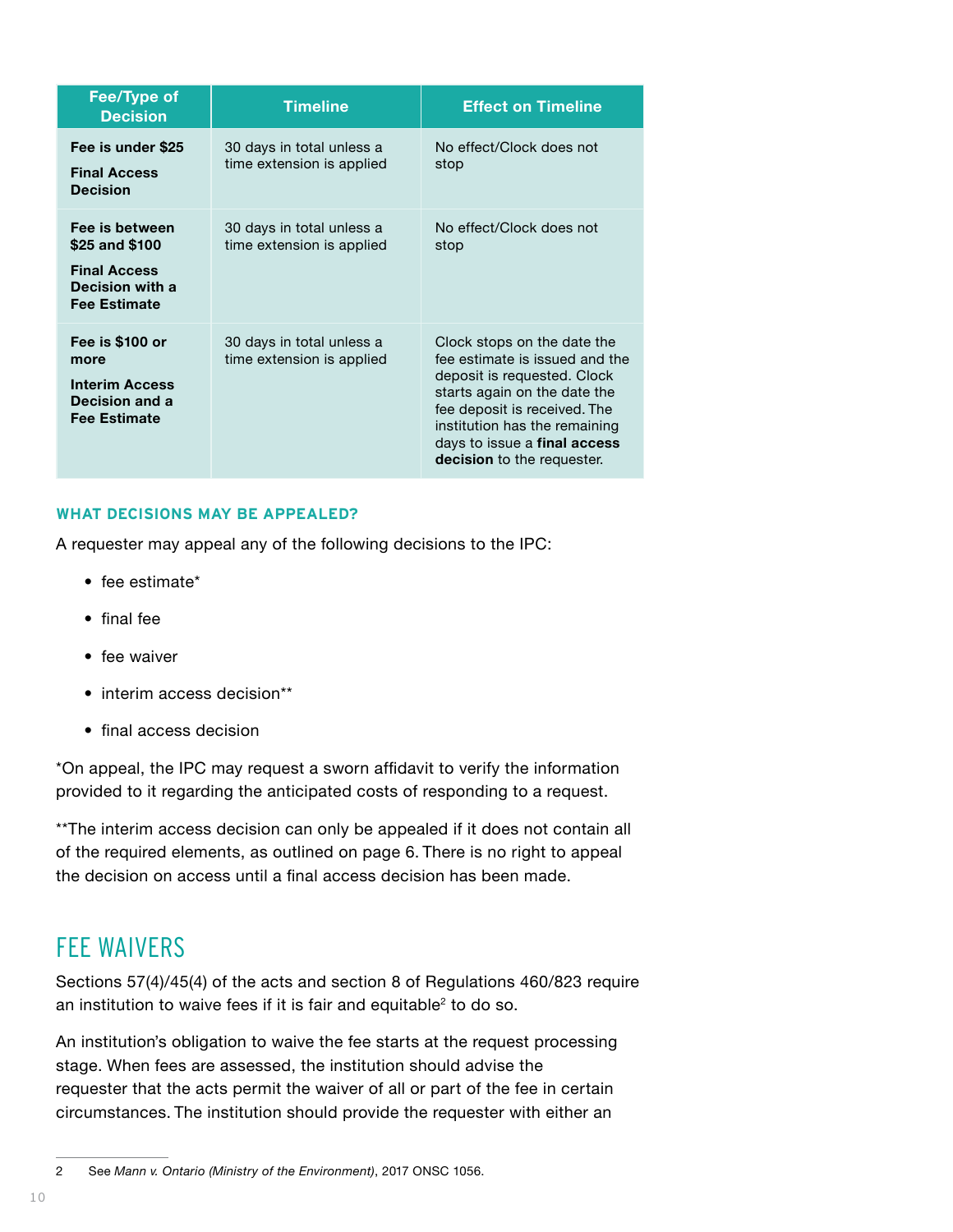<span id="page-12-0"></span>explanation of the requirements of the acts or a copy of the relevant sections of the acts.

The institution should also advise the requester of the type of evidence required to make a waiver determination. If the requester submits a fee waiver request, the institution must provide the requester with a written decision on the fee waiver.

## REQUESTER'S OBLIGATIONS REGARDING FEE WAIVERS

The requester should ask the institution to waive the fee at the earliest possible stage in the request process. The request for a waiver should include the reasons why the requester thinks they are entitled to the waiver. A requester may be asked to provide the institution with documents supporting their claim for the fee waiver [Order PO-2848]. The requester must ask the institution for a fee waiver before appealing a fee waiver decision to the IPC.

## WHEN WILL A FEE WAIVER BE GRANTED?

The fee provisions in the acts establish a user-pay principle which is founded on the premise that requesters pay the prescribed fees associated with processing a request unless it is fair and equitable that they not. The requester must present a persuasive argument that a fee waiver is justified because it is fair and equitable to grant it [Order PO-2726].

## FAIR AND EQUITABLE

For a fee waiver to be granted under sections 57(4)/45(4), it must be "fair and equitable" in the circumstances.<sup>3</sup> Factors that must be considered include:

#### **ACTUAL COST IN COMPARISON TO THE FEE [SECTIONS 57(4)(A)/45(4)(A)]:**

• the extent to which the actual cost of processing, collecting, and copying the record varies from the amount of the fee allowable by the acts.

#### **FINANCIAL HARDSHIP [SECTIONS 57(4)(B)/45(4)(B)]:**

- generally, the requester must provide details regarding their financial situation, which may include information about income, assets and expenses [Orders M-914, P-591, P-700, P-1142, P-1365, P-1393]
- a large fee does not necessarily mean that payment of the fee will cause financial hardship [Order P-1402]

#### **PUBLIC HEALTH OR SAFETY [SECTIONS 57(4)(C)/45(4)(C)]:**

The following factors may be relevant in determining whether dissemination of a record will benefit public health or safety under sections 57(4)(c)/45(4)(c):

The institution should advise the requester that the acts permit the waiver of all or part of the fee in certain circumstances.

Fee waivers must be granted when it is fair and equitable to do so.

<sup>3</sup> See *Mann v. Ontario (Ministry of the Environment)*, 2017 ONSC 1056 (Div. Ct).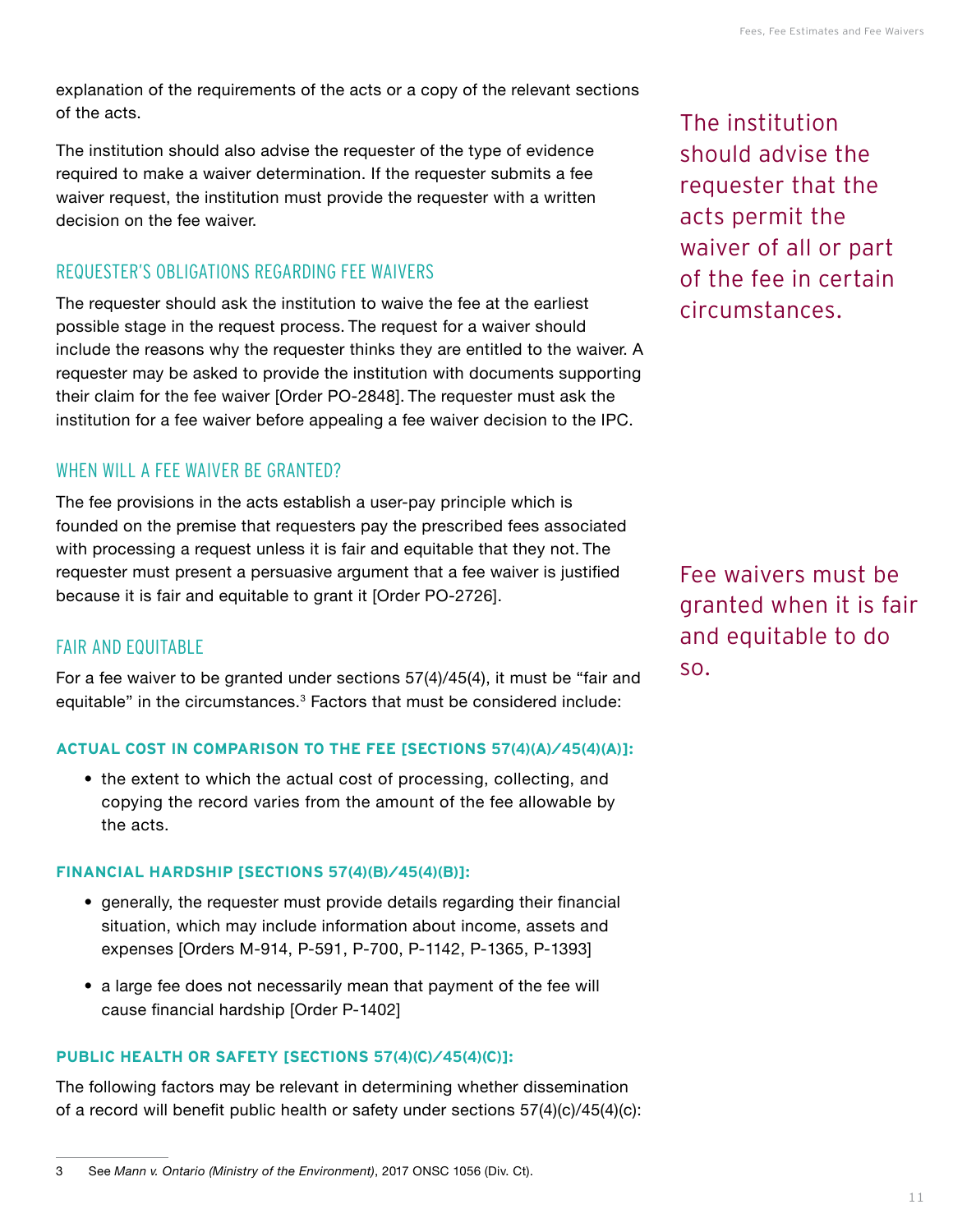- if the subject matter of the record is a matter of public rather than private interest
- if the subject matter of the record relates directly to a public health or safety issue
- whether the dissemination of the record would yield a public benefit by:
	- o disclosing a public health or safety concern, or
	- o contributing meaningfully to the development of understanding of an important public health or safety issue
- the probability that the requester will disseminate the contents of the record [Orders P-2, P-474, PO-1953-F, PO-1962]
- the IPC has found that dissemination of the record will benefit public health or safety where the record relates to:
	- o compliance with air and water discharge standards [Order PO-1909]
	- o a proposed landfill site [Order M-408]
	- o a proposed industrial quarry that could affect the groundwater supply [Order MO-2163]
	- o a certificate of approval to discharge air emissions into the natural environment at a specified location [Order PO-1688]
	- o nuclear safety [Orders P-270, P-1190]
	- o environmental concerns associated with extending cottage leases in provincial parks [Order PO-1953-F]
	- o quality of care and service at group homes [Order PO-1962] and long-term care facilities [Order PO-2333]
	- o complaints from the Psychiatric Patient Advocate Office [Order P-754]
	- o inspection and other reports concerning long-term care facilities [Order PO-2886]
	- o the amount and type of out-of-province health care for cancer treatment the province paid for [Order PO-2566]
	- o health effects from the use of wind turbines [Order PO-3074]

The focus of sections 57(4)(c)/45(4)(c) is "public health or safety." It is not sufficient to declare there is a "public interest" in the records or that the public has a "right to know." A connection between the public interest and a public health and safety issue must be explained.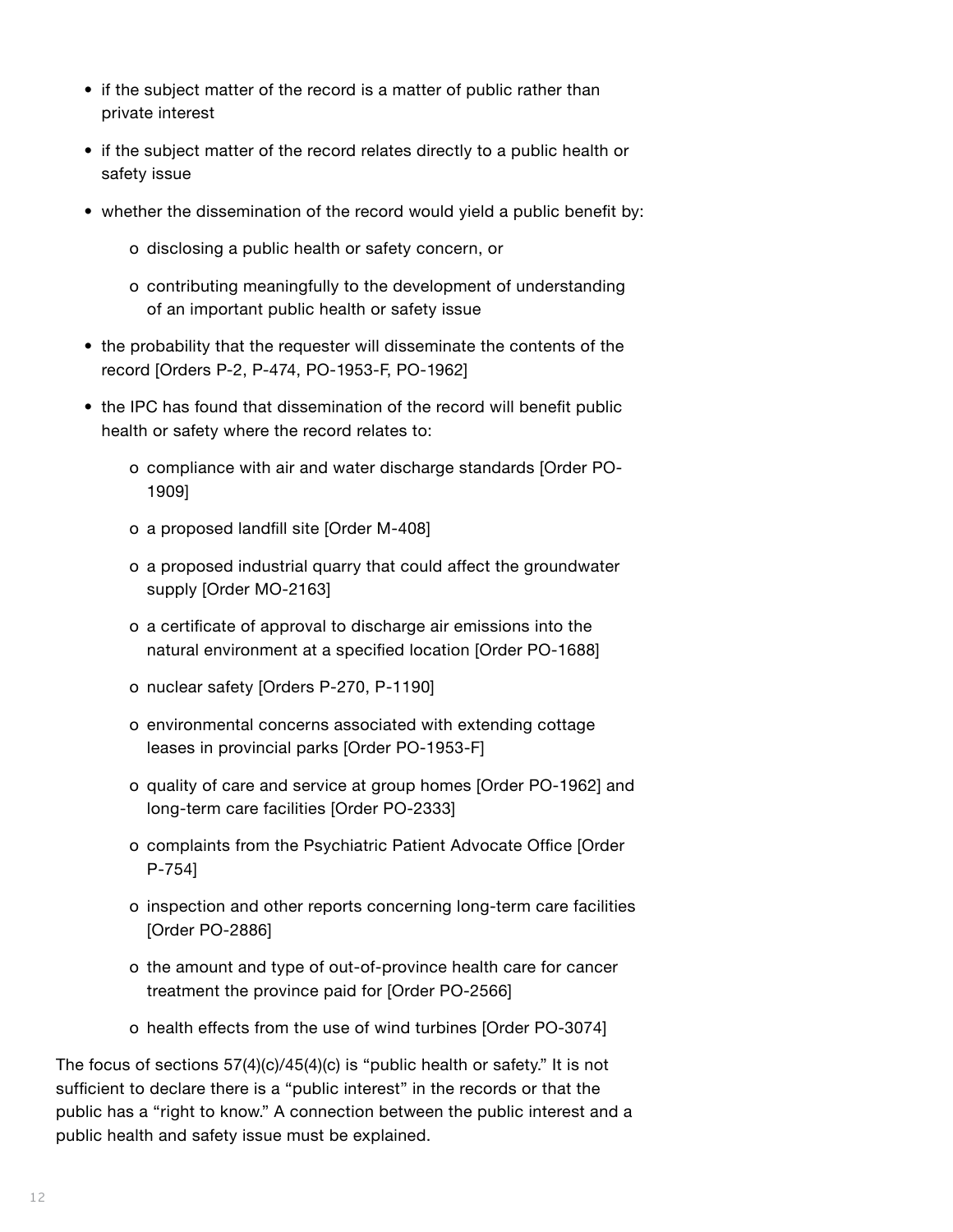#### <span id="page-14-0"></span>**ANY OTHER MATTERS PRESCRIBED IN THE REGULATIONS [SECTIONS 57(4)(D)/45(4)(C), SECTION 8 OF REGULATIONS 460/823]:**

The institution must consider waiving fees if:

- access to the requested records is denied
	- o this might occur when an institution issues a fee estimate based on a sample of representative records and, upon review of all the records, determines that no records will be disclosed
- the amount of the payment would be \$5 or less or the amount is too small to justify payment

#### **OTHER RELEVANT FACTORS**

Any other relevant factors must also be considered when deciding whether or not a fee waiver is "fair and equitable."4 Relevant factors may include:

- the manner in which the institution responded to the request
- the institution's efforts to work constructively with the requester to narrow and/or clarify the request
- whether the institution provided any records to the requester free of charge
- whether the requester worked constructively with the institution to narrow the scope of the request
- the number of records involved
- whether the requester has advanced a compromise solution which would reduce costs
- if the waiver of the fee would shift an unreasonable burden of the cost from the appellant to the institution [Orders M-166]

# **CONCLUSION**

One purpose of the acts is to provide a right of access to information under the control of institutions. It is important that institutions not only properly estimate and calculate the fees, but also that they provide a detailed explanation of how the fees were calculated. If the institution chooses to issue an interim access decision, that decision must indicate whether access is likely to be given and the degree of disclosure. As a best practice, if the institution will require more time to respond to a request, it should also issue a time extension as part of the interim access decision. Requesters are then able to make an informed decision as to whether to pursue access to the records, and/or whether to exercise their right of appeal.

The institution must consider waiving the fees if the amount of the payment would be \$5 or less or the amount is too small to justify payment.

<sup>4</sup> See *Mann v. Ontario (Ministry of the Environment)*, 2017 ONSC 1056 (Div. Ct).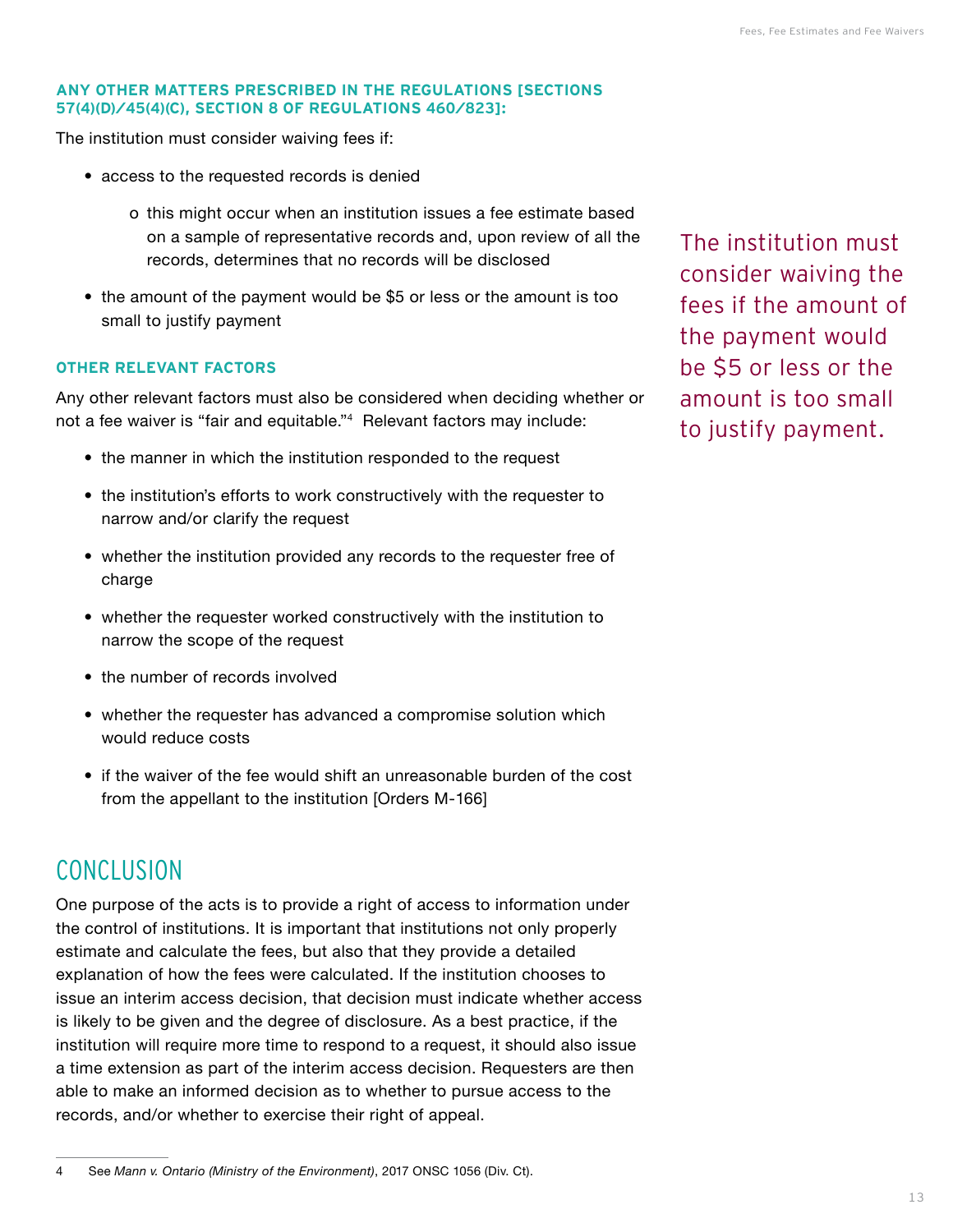# <span id="page-15-0"></span>APPENDIX A

# SECTIONS 57/45 OF THE ACTS

57(1)/45(1) A head shall require the person who makes a request for access to a record to pay fees in the amounts prescribed by the regulations for,

- (a) the costs of every hour of manual search required to locate a record;
- (b) the costs of preparing the record for disclosure;
- (c) computer and other costs incurred in locating, retrieving, processing and copying a record;
- (d) shipping costs; and
- (e) any other costs incurred in responding to a request for access to a record. 1996, c. 1, Sched. K, s. 11/ Sched. K s. 23(1).

(2) Repealed: 1996, c. 1, Sched. K, s. 11 (1)/ Sched. K s. 23 (1).

## ESTIMATE OF COSTS

(3) The head of an institution shall, before giving access to a record, give the person requesting access a reasonable estimate of any amount that will be required to be paid under this Act that is over \$25. R.S.O. 1990, c. F.31, s. 57 (3)/ R.S.O. 1990, M.56, s. 45 (3).

## WAIVER OF PAYMENT

(4) A head shall waive the payment of all or any part of an amount required to be paid under subsection (1) if, in the head's opinion, it is fair and equitable to do so after considering,

- (a) the extent to which the actual cost of processing, collecting and copying the record varies from the amount of the payment required by subsection (1);
- (b) whether the payment will cause a financial hardship for the person requesting the record;
- (c) whether dissemination of the record will benefit public health or safety; and
- (d) any other matter prescribed in the regulations. R.S.O. 1990, c. F.31, s. 57 (4); 1996, c. 1, Sched. K, s. 11 (2)/ R.S.O. 1990, M.56, s. 45 (4); 1996, c. 1, Sched. K, s. 23 (2).

## REVIEW

(5) A person who is required to pay a fee under subsection (1) may ask the Commissioner to review the amount of the fee or the head's decision not to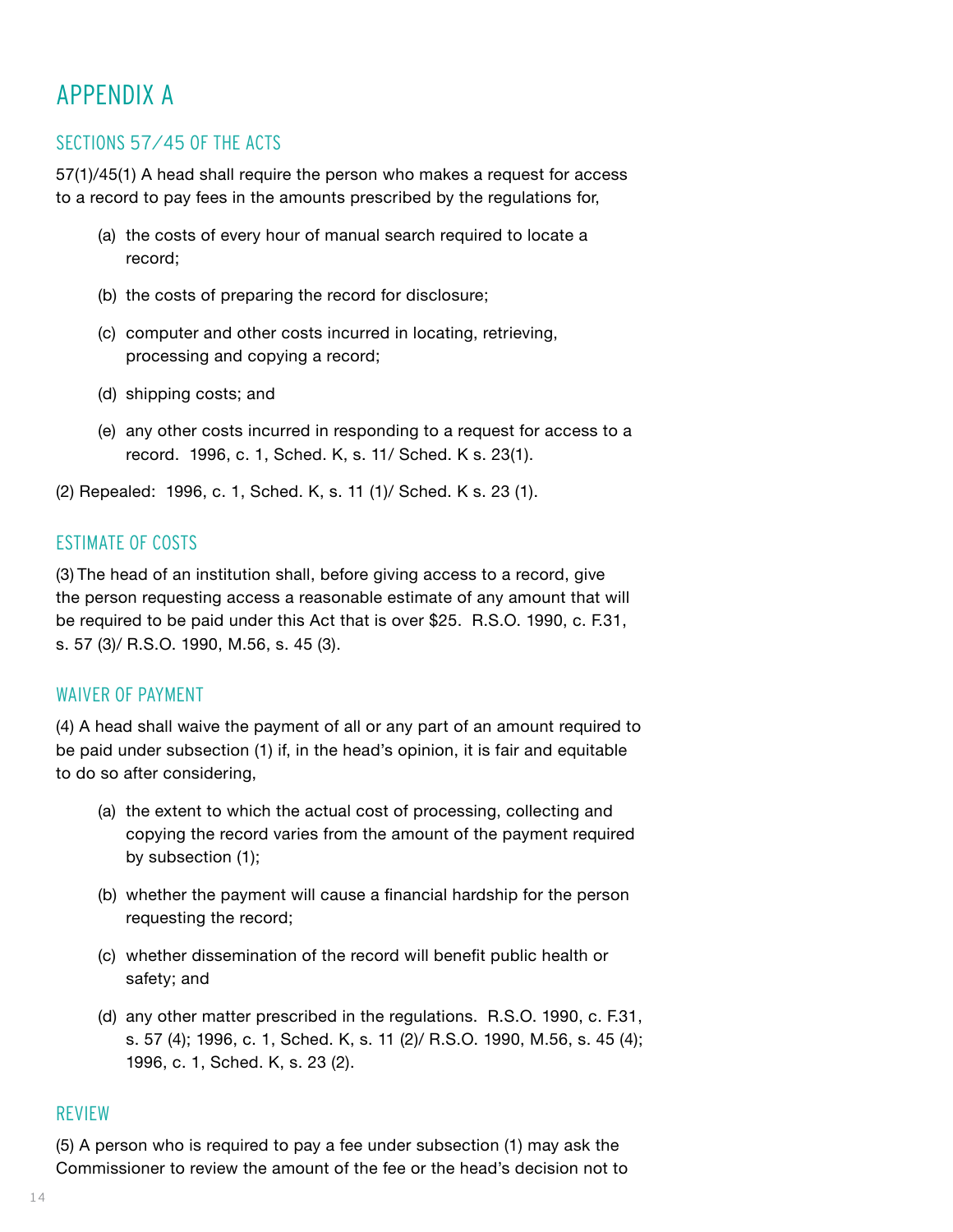waive the fee. R.S.O. 1990, c. F.31, s. 57 (5); 1996, c. 1, Sched. K, s. 11 (3)/ R.S.O. 1990, M.56, s. 45 (5); 1996, c. 1, Sched. K, s. 23 (3).

#### DISPOSITION OF FEES

(6) The fees provided in this section shall be paid and distributed in the manner and at the times prescribed in the regulations. 1996, c. 1, Sched. K, s. 11 (4)/ 1996, c. 1, Sched. K, s. 23 (4).

#### SECTIONS 6, 6.1, 7, 8 AND 9 OF REGULATIONS 460/823

**6.** The following are the fees that shall be charged for the purposes of subsection 57(1)/45(1) of the Act for access to a record:

- 1. For photocopies and computer printouts, 20 cents per page.
- 2. For records provided on CD-ROMs, \$10 for each CD-ROM.
- 3. For manually searching a record, \$7.50 for each 15 minutes spent by any person.
- 4. For preparing a record for disclosure, including severing a part of the record, \$7.50 for each 15 minutes spent by any person.
- 5. For developing a computer program or other method of producing a record from machine readable record, \$15 for each 15 minutes spent by any person.
- 6. The costs, including computer costs, that the institution incurs in locating, retrieving, processing and copying the record if those costs are specified in an invoice that the institution has received. O. Reg. 21/96, s. 2; O. Reg. 92/07, s. 1/ O. Reg. 22/96, s. 2; O. Reg. 93/07, s. 1.

**6.1** The following are the fees that shall be charged for the purposes of subsection 57(1)/45(1) of the Act for access to personal information about the individual making the request for access:

- 1. For photocopies and computer printouts, 20 cents per page.
- 2. For records provided on CD-ROMs, \$10 for each CD-ROM.
- 3. For developing a computer program or other method of producing the personal information requested from machine readable record, \$15 for each 15 minutes spent by any person.
- 4. The costs, including computer costs, that the institution incurs in locating, retrieving, processing and copying the personal information requested if those costs are specified in an invoice that the institution has received. O. Reg. 21/96, s. 2; O. Reg. 92/07, s. 2/ O. Reg. 22/96, s. 2; O. Reg. 93/07, s. 2.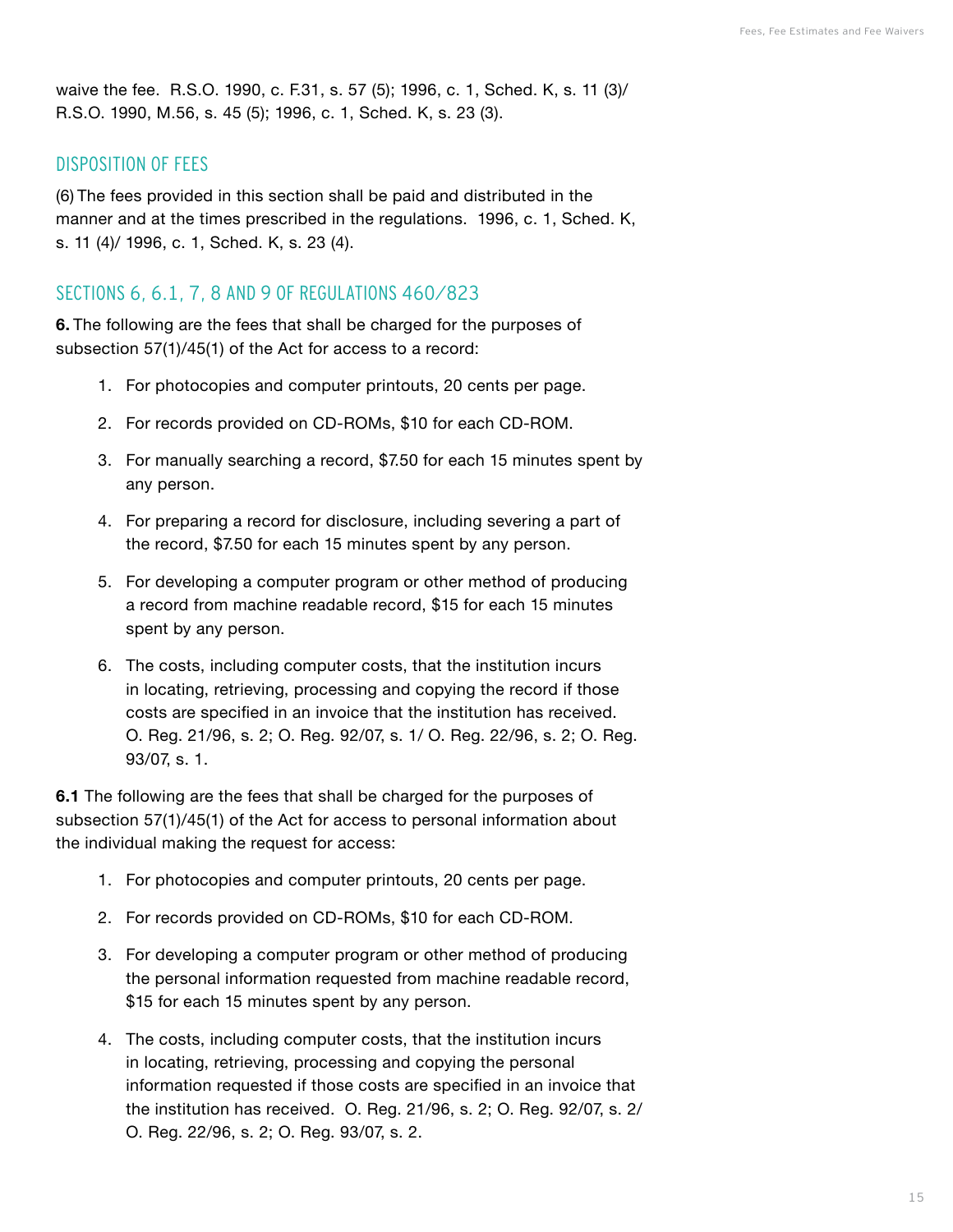7. (1) If a head gives a person an estimate of an amount payable under the Act and the estimate is \$100 or more, the head may require the person to pay a deposit equal to 50 per cent of the estimate before the head takes any further steps to respond to the request. O. Reg. 21/96, s. 3/ O. Reg. 22/96, s. 3.

(2) A head shall refund any amount paid under subsection (1) that is subsequently waived. R.R.O. 1990, Reg. 460, s. 7 (2)/ Reg. 823, s. 7 (2).

8. The following are prescribed as matters for a head to consider in deciding whether to waive all or part of a payment required to be made under the Act:

- 1. Whether the person requesting access to the record is given access to it.
- 2. If the amount of a payment would be \$5 or less, whether the amount of the payment is too small to justify requiring payment. R.R.O. 1990, Reg. 460, s. 8/ Reg. 823, s. 8.

**9.** If a person is required to pay a fee for access to a record, the head may require the person to do so before giving the person access to the record. R.R.O. 1990, Reg. 460, s. 9/ Reg.823, s. 8.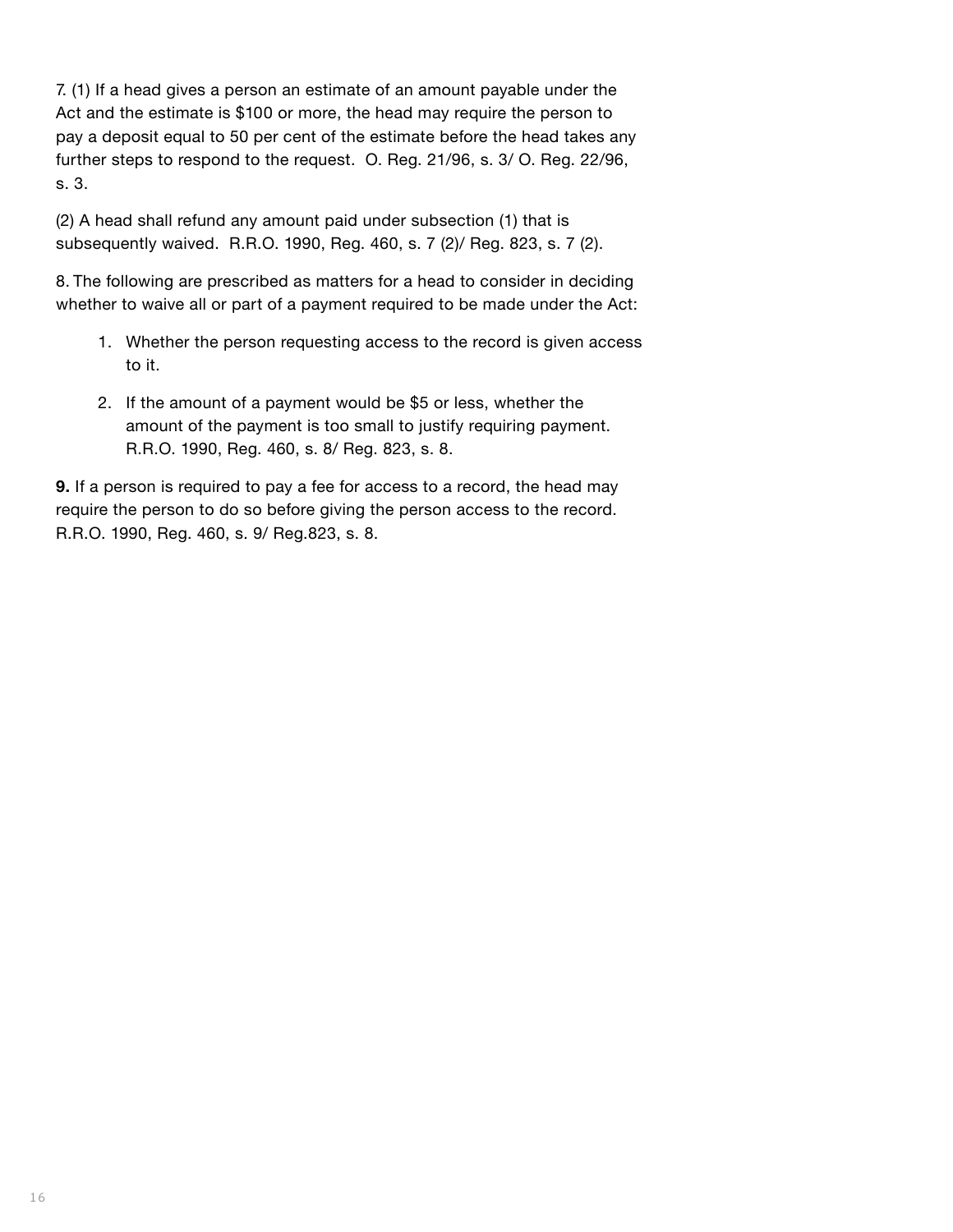# <span id="page-18-0"></span>APPENDIX B

# SAMPLE FEE ESTIMATE AND INTERIM ACCESS DECISION CALCULATION FORM

#### **FEE ESTIMATE AND INTERIM ACCESS DECISION CALCULATION FORM**

*To be completed by the employee conducting the search for the representative sample and/or consulting with experienced employees.*

If you are unsure about the scope of the access request or the records that are being requested, please ensure that the request is clarified with the requester.

Complete this form if the fee is estimated to be \$100 or more (typically **greater than 3 hours** of search time). The fee estimate may be based on a representative sample and/or consultations with knowledgeable institution staff that are familiar with the type and content of the records. Please keep detailed notes of the search and/or consultations.

Whether you choose to do a representative sample and/or consultations with experienced staff, all types of records (e.g. paper and electronic files, special media) should be searched and/or discussed.

#### **I. FEE ESTIMATE BASED ON REPRESENTATIVE SAMPLE AND/OR CONSULTATION WITH EMPLOYEES**

#### **Search time**

What places need to be searched (e.g. legal department, enforcement branch, etc.)

What actions/processes are required to conduct the search and types of files searched (e.g., searching e-mail, other electronic files, paper files, off-site file lists, etc.)

Determine whether the records contain the personal information of the requester. If so, the institution cannot charge a fee for manually searching for these records.

#### **Pages Hours**

| Number of hours to search the sample                         |  |
|--------------------------------------------------------------|--|
| Estimated number of hours to complete entire<br>search       |  |
| Number of pages of responsive records found in<br>the sample |  |
| Estimated total number of pages responsive to<br>the request |  |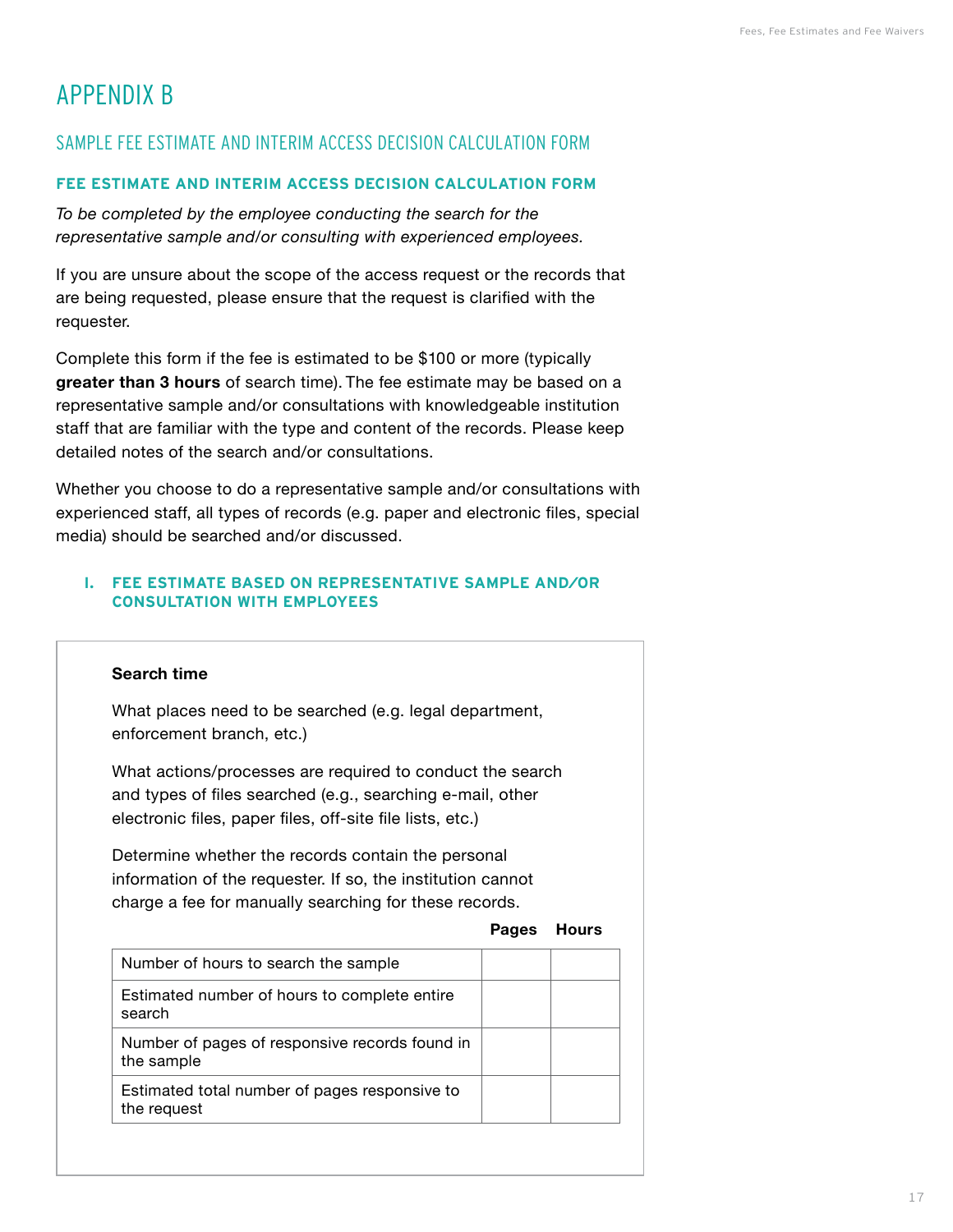**Preparation Time** (note: average time to sever is 2 minutes per page)

The institution cannot charge a fee for preparing a record for disclosure containing the requester's personal information

#### **Pages Hours**

| Number of pages in the sample requiring<br>severances (e.g., third party information,<br>another individual's personal information) |  |
|-------------------------------------------------------------------------------------------------------------------------------------|--|
| Estimated total number of pages requiring<br>severances                                                                             |  |

#### **Photocopying**

| Number of pages in the sample to be<br>photocopied   |  |
|------------------------------------------------------|--|
| Estimated total number of pages to be<br>photocopied |  |

#### **Other Costs**

| Number of hours of computer programming (if     |  |
|-------------------------------------------------|--|
| applicable) required to retrieve the responsive |  |
| records                                         |  |

Other costs, if any, incurred in searching the sample:

(type)

#### **Total estimated fee**

| Search time:                                                                   | (# of hours) @ \$30 per hour                                        | \$ |  |
|--------------------------------------------------------------------------------|---------------------------------------------------------------------|----|--|
| Preparation time:                                                              | (# of hours) @ \$30 per hour                                        | \$ |  |
| Photocopying:                                                                  | (# of pages) $@$ 20 cents per page $\$$                             |    |  |
| Other costs:                                                                   | (type)                                                              | \$ |  |
|                                                                                | Computer programming time: $($ # of hours $)$ $\circ$ \$60 per hour | \$ |  |
| Total estimated fee:                                                           |                                                                     | \$ |  |
| Name(s) and titles of any staff contacted during the search/<br>consultations: |                                                                     |    |  |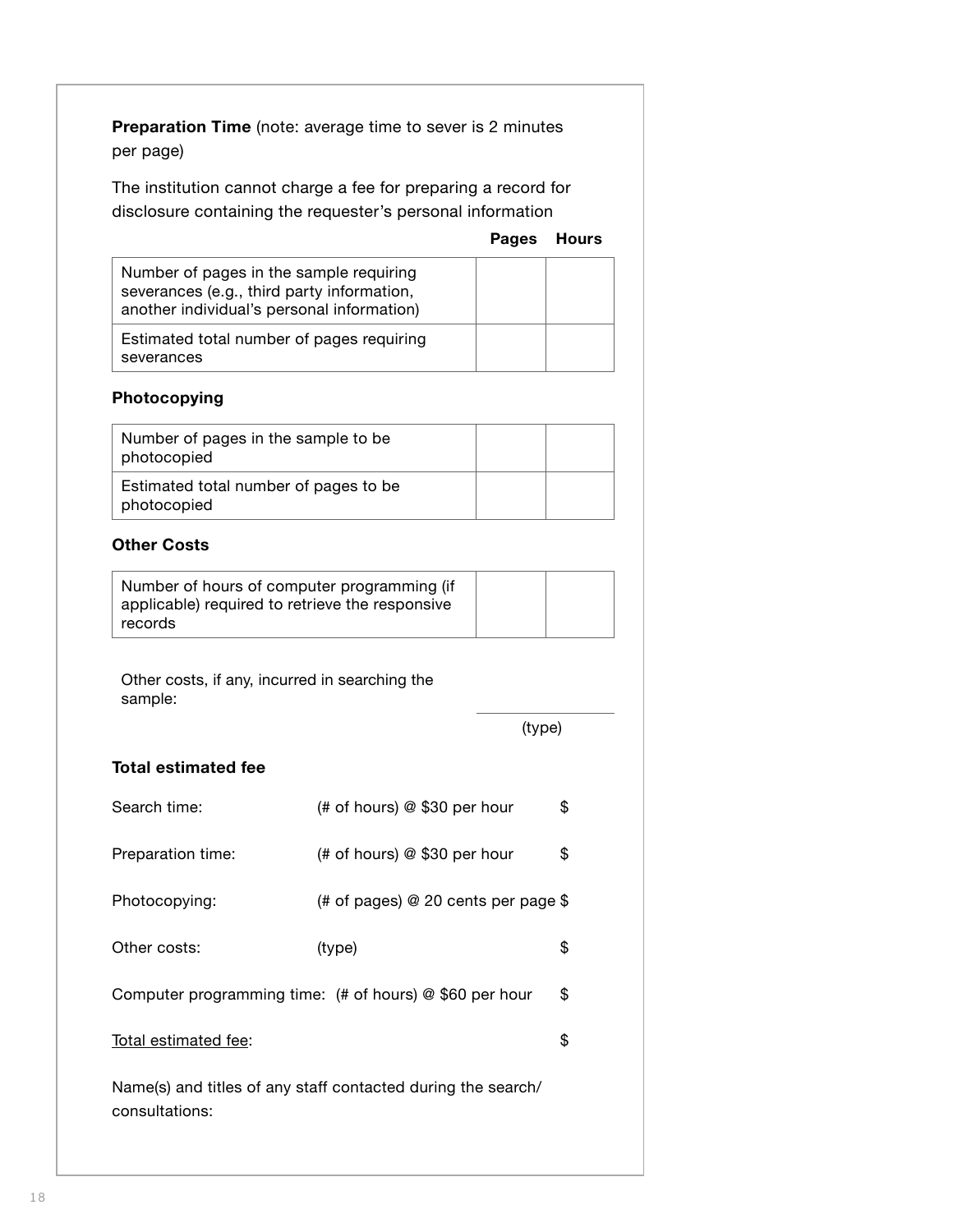#### **II. INTERIM ACCESS DECISION**

Description of the records responsive to the request:

The location of the records (e.g., legal department files, enforcement branch:

Whether any records contain personal information of the requester:

Whether the requester is likely to be given access to the requested records, in whole or in part:

Which exemptions may apply (in the absence of any cited exemptions, it is reasonable for a requester to infer that the records will be released in their entirety upon payment of the required fee):

The degree of disclosure (e.g., 10, 50 or 95 per cent) of total records and/or the estimated number of pages or parts of pages to which access will be granted:

The degree of severing for parts of the records (i.e., low, moderate, or extensive):

Request #:

Name:

District/Region:

Position/Responsibilities:

Telephone Number:

Date(s) of search: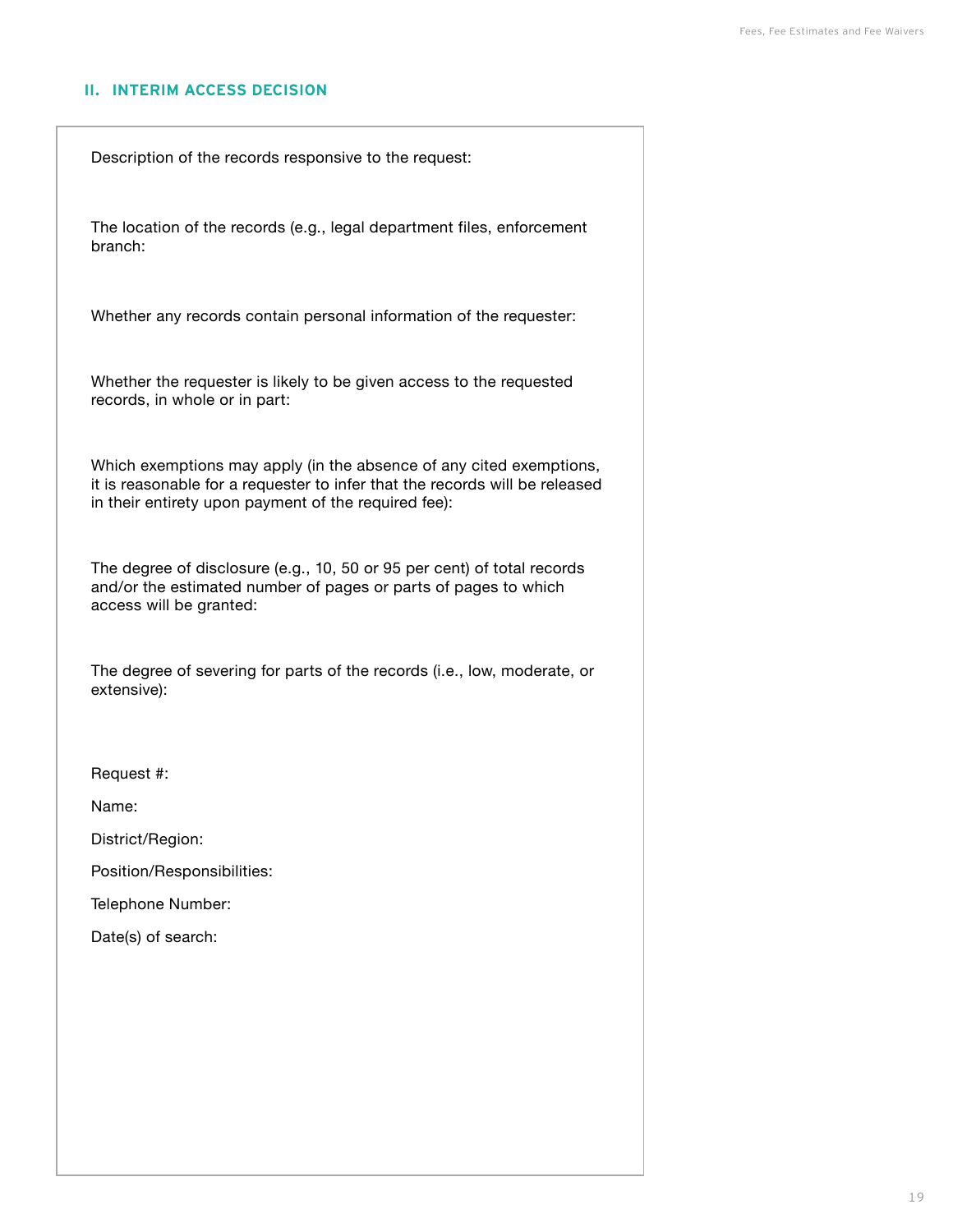# <span id="page-21-0"></span>APPENDIX C

# SAMPLE FEE ESTIMATE AND INTERIM ACCESS DECISION LETTER

#### [*DATE*]

Dear [*NAME OF REQUESTER*]

Reference Number: [*REFERENCE NUMBER*]

In response to your request made under the [*MUNICIPAL*] *Freedom of Information and Protection of Privacy Act* (the Act), I am providing you with a fee estimate and interim access decision.

Your request was for access to the following records pertaining to [*A NAMED ENTITY*]:

- 1. All reports, briefing papers, discussion papers and evaluations of the funding proposal to create [THE NAMED ENTITY].
- 2. All approvals and authorizations for grants, including all assessments and audit reports.
- 3. Any and all correspondence exchanged with [*THE NAMED ENTITY*].

In our telephone conversation of [*DATE*], you clarified that:

- you are no longer seeking access to records responsive to item 3; and
- you are not seeking access to any newspaper articles or news releases.

The Act contemplates a user-pay principal. Based on my review of a representative sample of the records obtained from the [*LIST NAMES OF ALL PROGRAM AREAS*], I estimate there are approximately [**5200 PAGES**] of records responsive to your request and the total fees to process your request will be approximately [**\$2600.00**].

The fee estimate is broken down as follows:

[*NAME OF FIRST PROGRAM AREA*]

Search: [**3**] hours @ \$30 per hour = **[\$90.00**]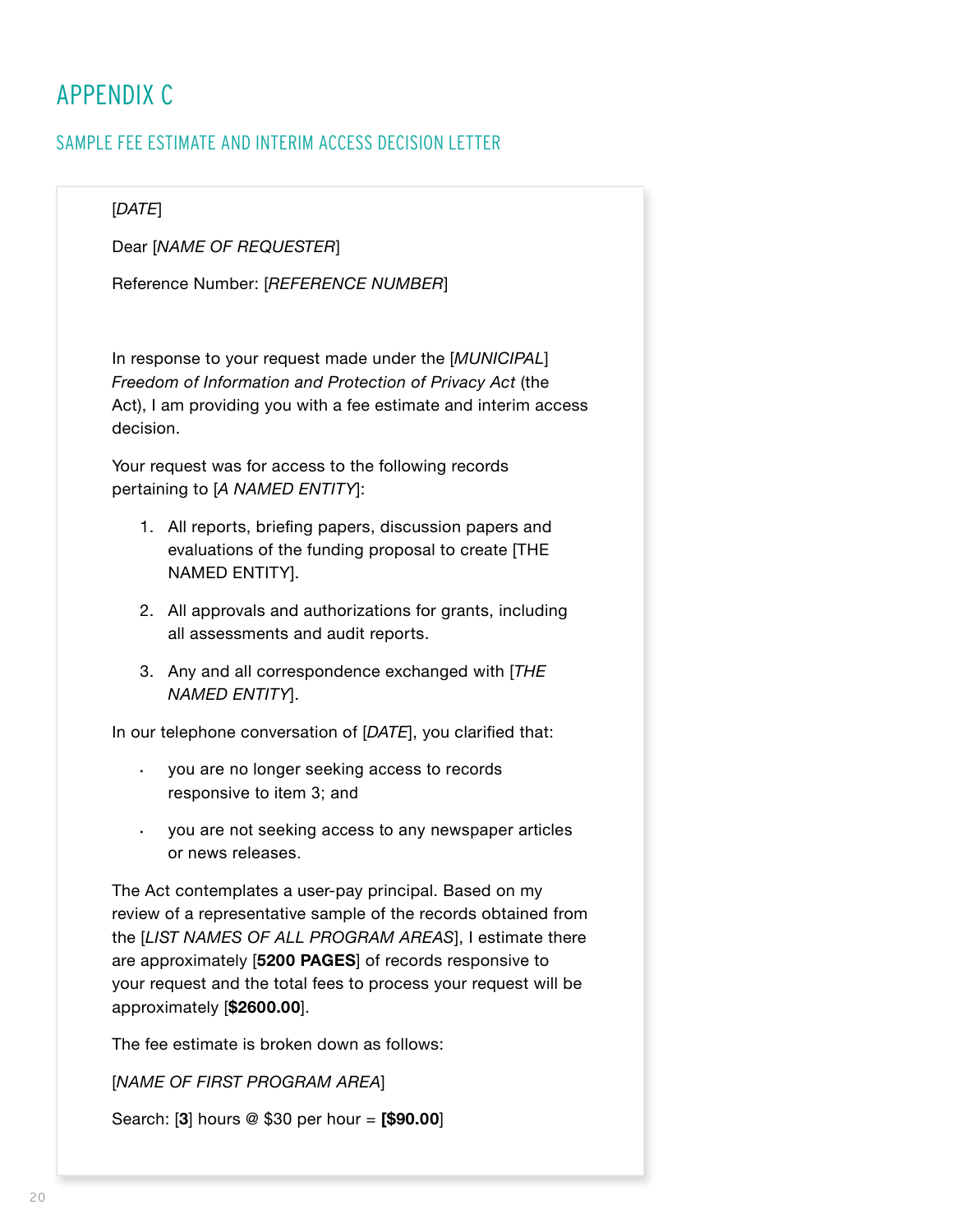Preparation: [**4**] hours @ \$30 per hour = [**\$120.00**] (approximately [**10**] per cent of records will have severances possibly [**120**] pages @ 2 minutes per page = [**4**] hours)

Photocopying: [**1,200**] pages @ \$0.20 per page = [**\$240.00**]

Based on a search of the representative sample, the following types of records were identified as responsive to your request:

**Item 1 of request**: briefing notes; minutes of staff meetings; evaluations; and internal and external correspondence.

**Item 2 of request**: assessment reports; financial statements; audit reports and internal and external correspondence.

[*NAME OF SECOND PROGRAM AREA*]

Search: [**25**] hours @ \$30 per hour = [**\$750.00**]

Preparation: [**20**] hours @ \$30 per hour = [**\$600.00**] (approximately [**15**] per cent of records will have severances - possibly [**600**] pages @ 2 minutes per page = [**20**] hours) Photocopying: [**4,000**] pages @ \$0.20 per copy = [**\$800.00**]

Photocopying: [**4,000**] pages @ \$0.20 per copy = [**\$800.00**]

**Item 1 of request:** internal e-mail correspondence; minutes of meetings with stakeholders; external correspondence.

**Item 2 of request:** funding agreements; internal e-mail correspondence; expenditure records; approval documents.

As we have not yet completed the search and reviewed all of the records in detail, no final decision has been made regarding access. It is likely that third party notification will be required since the requested records relate to other individuals and/or third parties.

Based on the review of the representative sample, I estimate that full access will be granted to the majority of the records, and partial access to the remainder. Specifically, sections 17(1)(a) and 21(1) of the Act may apply to portions of records responsive to item 1. Certain portions of records in items 1 and 2 may be exempt under section 13(1).

The costs outlined above are in accordance with section 6 of Regulation 460 made under the *Act*. In accordance with section 7.1 of Regulation 460, where the fee estimate is \$100.00 or more, an institution may request a deposit equal to 50 per cent of the estimated fee before taking any further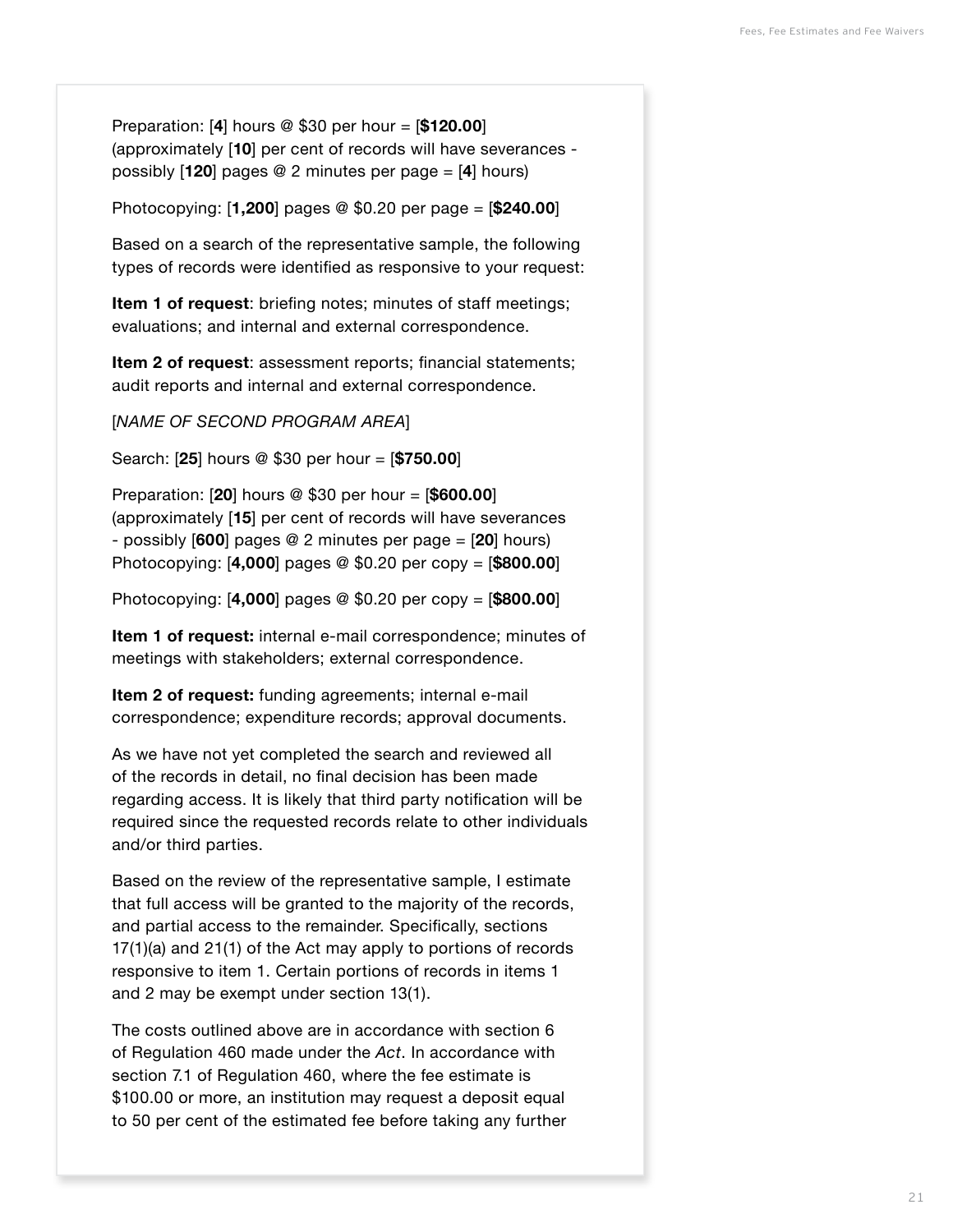steps to process the request. Please forward a deposit in the amount of [\$1,300.00] by cheque or money order, payable to the Minister of Finance. Please remit payment to [name], Freedom of Information and Privacy Co-ordinator, [*MINISTRY NAME, MINISTRY ADDRESS*].

The Act provides that all or part of the fee can be waived if, in our opinion, it is fair and equitable to do so, in certain circumstances. Enclosed please find copies of section [57(4) (FOR PROVINCIAL REQUESTS) OR 45(4) (FOR MUNICIPAL REQUESTS)] of the Act and section 8 of Regulation [460 (for provincial requests) or 823 (for municipal requests)]. You may be required to provide evidence in support of any fee waiver request. Please notify me as soon as possible if you wish to proceed with a request for a fee waiver.

If you would like to discuss revising your request with a view to reducing the estimated fee, or if you have any questions, please don't hesitate to contact me. I can be reached at [*AREA CODE, TELEPHONE NUMBER].*

[*NAME AND TITLE OF DELEGATED DECISION MAKER*] is responsible for making this decision.

You may request that this fee estimate be reviewed by writing to the Information and Privacy Commissioner/Ontario at Suite 1400 – 2 Bloor Street East, Toronto, Ontario, M4W 1A8.

Please note that you have 30 days from the receipt of this letter to request a review from the Commissioner. If you decide to request a review of this decision, please provide the Commissioner's office with the following:

- The file number listed at the beginning of this letter.
- A copy of this decision letter.
- A copy of your request that you sent to this institution.
- An appeal fee of [\$10.00 (FOR PERSONAL INFORMATION) OR \$25.00 (FOR GENERAL RECORDS)] (cheque or money order) payable to the Minister of Finance.

Sincerely,

[*NAME OF CO-ORDINATOR*] Information and Privacy Co-ordinator